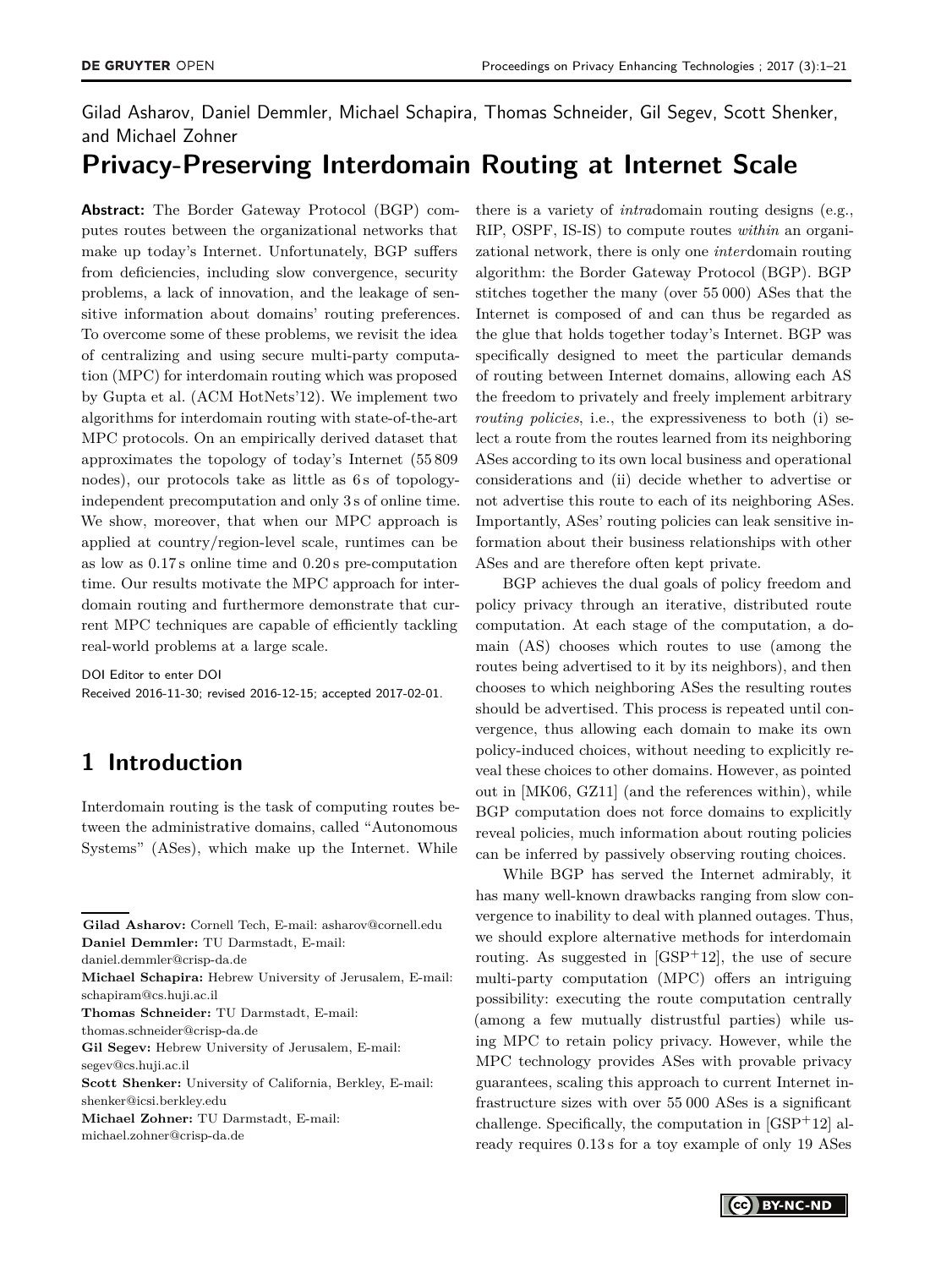and would hence require several hundreds of seconds for today's Internet, even when assuming a low number of neighbors per AS. Our paper is devoted to the cryptographic paradigms, protocols, optimizations, and concrete tools necessary to compute interdomain routes at Internet scale in a privacy-preserving way.

### **1.1 Centralizing BGP**

The vision of (logically) centralizing interdomain routing can be regarded as the interdomain-level analogue of the software-defined networking (SDN) approach to routing within an organization (i.e., intradomain routing), which is revolutionizing computer networking. SDN intradomain routing decouples route-computation from the forwarding of data packets. Specifically, routecomputation is delegated to a software-implemented, centralized "controller", which installs the resulting forwarding rules in the decentralized switching hardware. Thus, with SDN, altering the routing scheme (e.g., to be more efficient, more resilient to failures, provide qualityof-service assurances, etc.) only involves changing the controller software, as opposed to replacing the hardware and software of multiple proprietary network devices (routers, switches, etc.). However, reaping these benefits in the context of interdomain routing involves overcoming two grand challenges: (1) preserving *privacy* of the business-sensitive routing policies of the many independent organizations that take part in the computation, and (2) computation at very large *scale* (outputting a routing configuration spanning tens of thousands of organizations).

To overcome these challenges we combine knowledge of the two research areas of networking and secure computation. We use a state-of-the-art secure two-party computation framework and outsource the route computation to two computational parties  $\text{CP}_1$  and  $\text{CP}_2$ , who are managed by two different operators, which we assume do not collude. To protect the privacy of their business relations, the ASes secret share their routing preferences with these two computational parties, such that no party gets any information about the routing preferences between the ASes. The computational parties run our secure interdomain routing computation protocols to determine the routes for each AS in the network. The computation results are sent back to each AS, which can then reconstruct the plain text output of the algorithm. More specifically, the CPs only send a small message to the ASes which contains their next hop for a specific destination, while the communication- and round-intensive MPC protocol is run between the CPs. An example setting with 6 ASes is depicted in Fig. [1.](#page-1-0)

<span id="page-1-0"></span>

**Fig. 1.** Example setting with 6 ASes that secret share their inputs with 2 computational parties  $\text{CP}_1$  and  $\text{CP}_2$ . Thin arrows correspond to 1 round of communication with small messages, while the **bold** arrow symbolizes the execution of a secure computation protocol with many rounds and high bandwidth.

### **1.2 Outline and Our Contributions**

After motivating a centralized approach and the use of MPC for interdomain routing in [§1.3,](#page-2-0) we provide an overview of related work for BGP and MPC in [§1.4](#page-3-0) and [§2.](#page-4-0) Finally, we present our contributions:

**Interdomain routing algorithms for MPC ([§3\)](#page-6-0).** Interdomain routing is a long-standing research topic for which several efficient algorithms exist. When transferred to the MPC domain, however, the complexity of the algorithms changes drastically, since data-dependent optimizations of the algorithms are not possible in MPC. In this paper, we select two interdomain routing algorithms, which provide different capabilities for setting routing policies: one approach is based on neighbor *relations* and the other approach is based on neighbor *preferences*. The neighbor relationsbased routing algorithm is due to [\[GSG11\]](#page-16-2) and uses business relations between ASes to perform routing decisions ([§3.1\)](#page-6-1). The neighbor preferences-based routing algorithm was used in the MPC protocol of  $[GSP<sup>+</sup>12]$  $[GSP<sup>+</sup>12]$ and allows ASes to rank neighbors based on their preferences and give export policies which specify whether a route to a neighbor *i* should be disclosed to a neighbor *j* ([§3.2\)](#page-7-0). We implement these algorithms in a centralized setting, which allows for consistency checks of the ASes' inputs and thereby prevents malicious ASes from providing inconsistent input information (cf. [§6.2\)](#page-14-0).

**Construction and optimization of Boolean circuits for BGP ([§4\)](#page-8-0).** We convert the neighbor relation BGP algorithm of [\[GSG11\]](#page-16-2) and the neighbor pref-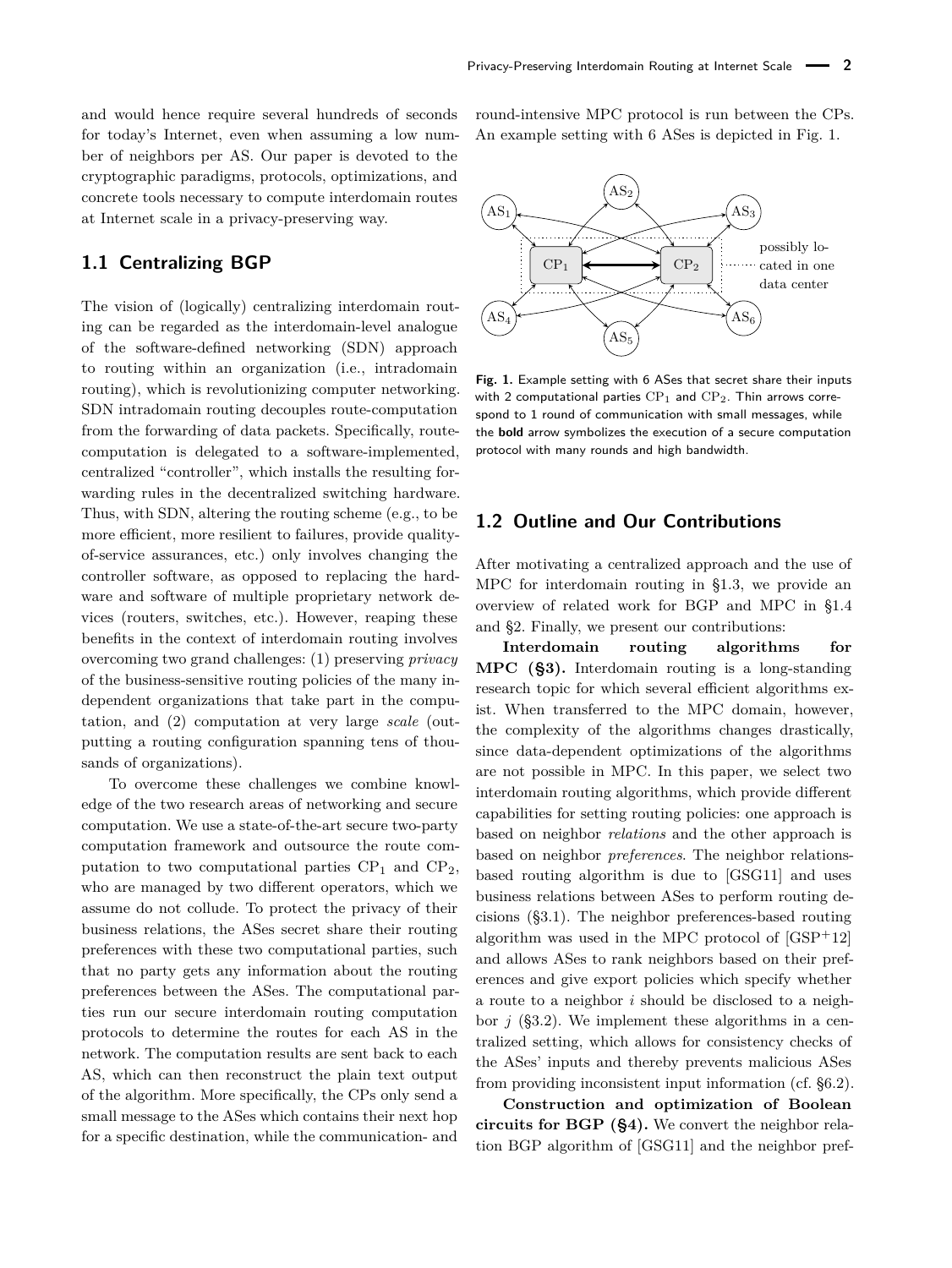erence BGP algorithm of  $[GSP<sup>+</sup>12]$  $[GSP<sup>+</sup>12]$  into a distributed secure computation protocol between two parties to provide privacy. We explain challenges facing the implementations of these functionalities as a Boolean circuit, optimized for both low multiplicative depth (the number of AND gates on the critical path of the circuit) and low multiplicative size (the total number of AND gates) for evaluation with the GMW protocol [\[GMW87\]](#page-16-3) implemented in the ABY framework [\[DSZ15\]](#page-16-4). We provide details on several building blocks, how we optimize them, and the techniques we use to achieve high performance so as to be able to process real-world data.

**Benchmarks and evaluation ([§5\)](#page-12-0).** We benchmark both implementations on a recent empirically derived BGP dataset with more than 50 000 ASes with maximal degree 5 936 and almost 240 000 connections between them. We propose to exclude stub nodes from the computation as further optimization and evaluate complex Boolean circuits with several million AND gates. The neighbor relation algorithm requires about 6s of topology-independent precomputation time and an online time of about 3s on two midrange cloud instances, that are comparable to off-theshelf desktop computers. The neighbor preference algorithm takes about 13 s of topology-independent precomputation time and 10 s online time. We argue that while the online runtimes alone are not sufficient to provide adequate response to network failures, it allows the precomputation of routes for many failure scenarios, which would enable almost instantaneous failure recovery.

**Deployment and future directions ([§6\)](#page-13-0).** Our aim is to demonstrate the practical feasibility of using MPC for interdomain routing. However, we view our work only as a first stepping stone that should serve as a basis for further research. We first explain our assumptions about the network in [§6.1.](#page-13-1) To spawn interest, we list promising directions for further enhancing robustness and measures against misconfigurations in [§6.2](#page-14-0) and discuss security against stronger adversaries in [§6.3.](#page-14-1) Of course, transitioning to MPC of interdomain routes is an extremely challenging undertaking that involves cooperation of tens of thousands of independent financial and political entities, alongside significant deployment and operational challenges. We argue, however, that our approach can also yield significant benefits (e.g., in terms of privacy, security, and ability to innovate) when applied at a country/region-level scale. In addition, we show that even when applying our approach to high-density networks in fairly compact areas, namely, the German interdomain network, runtimes decrease to 0.20 s pre-computation time and 0.17 s online

time (cf. Fig. [4\)](#page-13-2). We discuss the possibility of deployment and related issues of our approach in [§6.4.](#page-14-2)

### <span id="page-2-0"></span>**1.3 Why MPC for Interdomain Routing?**

In the following section, we list some of the benefits that centralizing BGP via MPC can offer.

**Better convergence and resilience to disruption.** As opposed to BGP's inherently decentralized and distributed computation model, which involves communication between tens of thousands of ASes, in our scheme interdomain routes are computed by only two computational parties. BGP can take seconds to minutes to converge [\[LABJ00,](#page-16-5) [ZMZ04,](#page-17-1) [OZPZ09\]](#page-17-2). In the interim period, BGP's path exploration can have adverse implications for performance. Indeed, a huge fraction of VoIP (e.g., Skype's) performance issues are the result of bad BGP convergence behavior [\[KKK07\]](#page-16-6). Worse yet, BGP's long path exploration can even lead to intermittent connectivity losses. By centralizing computation and thus avoiding the long distributed (and asynchronous) path-exploration process, convergence time is reduced significantly. We demonstrate that our approach, despite harnessing MPC machinery, is much faster to compute global routing configurations than today's decentralized convergence process and, consequently, faster to recover from network failures and to adapt to changes in ASes' routing policies.

**Less congestion.** BGP permits ASes great expressiveness in specifying local routing policies at the potential cost of persistent global routing instability. However, as shown in [\[GR01\]](#page-16-7), under natural economic assumptions (the so called "Gao-Rexford Conditions") BGP convergence to a stable routing configuration is guaranteed. Unfortunately, even under these conditions, convergence might take exponential time (in the number of ASes) due to the exchange of an exponential number of messages between ASes [\[FSR11\]](#page-16-8). Our scheme, in contrast, guarantees fast convergence to the desired routing outcomes as our communication overhead is polynomial (linear time in the size of the network).

**Enhanced privacy.** Many ASes regard their routing policies as private and do not reveal them voluntarily, as routing policies are strongly correlated to business relationships with neighboring ASes. BGP seemingly offers policy freedom and policy privacy, as each AS is free to choose which routes to use and which routes to advertise to others, without having to explicitly reveal its routing policies. However, BGP's privacy guarantees are limited, and are even fictitious. Monitoring selected BGP routes, in particular when done from multiple van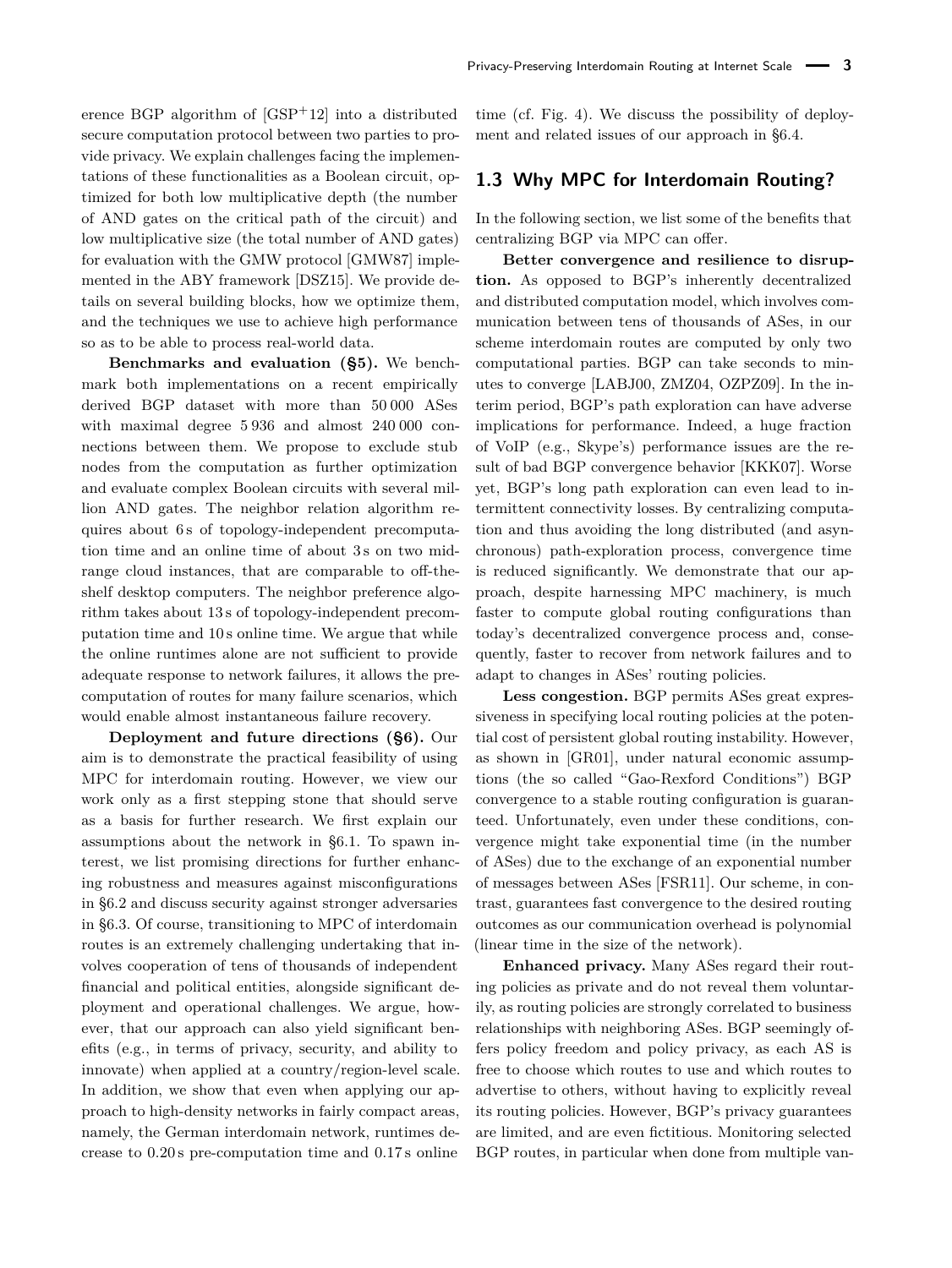tage points, can reveal much information about ASes' routing policies, e.g., their local preferences over BGP routes (see, e.g. [MK06, GZ11] and references within). In addition, AS business relationships can be reconstructed from publicly available datasets [CAI]. We refer the reader to [\[GZ11\]](#page-16-0) for an illustration of how monitoring the BGP convergence process can yield much information about ASes' routing policies.

Using MPC for interdomain routing can remedy this situation by provably providing strong privacy guarantees that cannot be achieved under today's routing on the Internet. Our scheme guarantees that no information about routing policies and inter-AS business relationships, other than that implied by the routing outcome, is leaked. In fact, each node (AS) learns *only its "next hop" node in the final routing outcome* with respect to a destination, and not even the full route. We also hide the entire convergence process, which potentially leaks information. As a side note, even with multiple vantage points, inferring routing policies is no easy task. While our scheme would not completely remove this kind of leakage, it would definitely decrease it compared to routing using BGP, where the ASes broadcast their full routing table. Furthermore, it is unclear whether all information about the policy preferences can be gained using only the next hop as information.

**Enhanced security.** BGP's computation model, which is distributed across all ASes, enables ASes to launch devastating attacks against the protocol, which can result in Internet outages [\[BFMR10\]](#page-16-9). By outsourcing BGP computation to a few parties, attacks on BGP that manipulate its decentralized computation, e.g., propagating bogus AS-level routes to neighboring nodes, are eliminated. We point out that centralizing interdomain routing is also compatible with the ongoing efforts to deploying the Resource Public Key Infrastructure (RPKI) — a centralized certification infrastructure for issuing cryptographic public keys to ASes and for mapping IP addresses to owner ASes, thus preventing ASes from successfully announcing IP prefixes that do not belong to them ("prefix hijacking"). By outsourcing BGP computation, verifying routing information through the RPKI can be executed efficiently in a centralized manner.

**Freedom to adapt and innovate.** The computational parties can easily update to new and more advanced protocols, thus offering more complex functionality, such as new security solutions, multiple paths per destination prefix, multicast routing, fast failover in response to network failures, etc.

**'What if' analysis.** Due to our low runtimes, we can precompute paths for cases of failure, i.e., simulate the removal of nodes and therefore significantly reduce the recovery times for these cases. This is possible since the network topology is known publicly and therefore topology changes can be simulated.

## <span id="page-3-0"></span>**1.4 [\[GSP](#page-16-1)<sup>+</sup>12] and other Related Works**

The innovative idea of using MPC for BGP was first proposed in  $[GSP<sup>+</sup>12]$  $[GSP<sup>+</sup>12]$ . The aim of that paper was to illustrate benefits and challenges of this approach, and to explore generic cryptographic schemes towards its realization. We take an important step forward, providing a more concrete cryptographic approach that is tailored to interdomain routing, and thus leads to significant improvements, and show that we achieve reasonable performance in a real topology of today's Internet.

Even though  $[GSP<sup>+</sup>12]$  $[GSP<sup>+</sup>12]$  outsources the route computation to few mutually distrustful parties, it does not utilize this approach to the fullest extent possible. In terms of functionality, the internal protocol of  $[GSP<sup>+</sup>12]$  $[GSP<sup>+</sup>12]$  that the clusters execute is very close to the BGP protocol. That is, the computational parties get the secret shares of routing preferences of all ASes, and then simulate an execution of the BGP protocol on "virtual" ASes with these shared preferences: The clusters run several iterations until convergence, where in each iteration, each virtual AS (i) selects a route from the routes learned from neighboring ASes and (ii) decides whether or not to advertise this route to each of its neighbors based on a set of export policies. These decisions, however, incur a high overhead in cryptographic computations since, in order to hide the policy that is applied, all policies have to be applied once per iteration. In order to securely evaluate the routing algorithm,  $[GSP<sup>+</sup>12]$  $[GSP<sup>+</sup>12]$  uses the MPC protocol of [\[BGW88\]](#page-16-10), which provides passive security in the case of a honest majority, i.e., if  $t < n/2$ of the *n* parties have been corrupted.

In this paper, we follow up on the work of  $[GSP<sup>+</sup>12]$  $[GSP<sup>+</sup>12]$ and suggest the use of a second established interdomain routing algorithm that avoids these computation-heavy policies using a simpler routing strategy based on business relations [\[GSG11\]](#page-16-2), given in [§3.1.](#page-6-1) We compare the performance of this algorithm to the preference-based algorithm that was used in  $[GSP<sup>+</sup>12]$  $[GSP<sup>+</sup>12]$  and which we outline in [§3.2.](#page-7-0) In addition, we use the secure computation protocol of Goldreich-Micali-Wigderson [\[GMW87\]](#page-16-3) for secure evaluation of the algorithms, since it provides security in case of no honest majority. Also, [\[BLO16\]](#page-16-11) recently showed that the protocol of [\[GMW87\]](#page-16-3) scales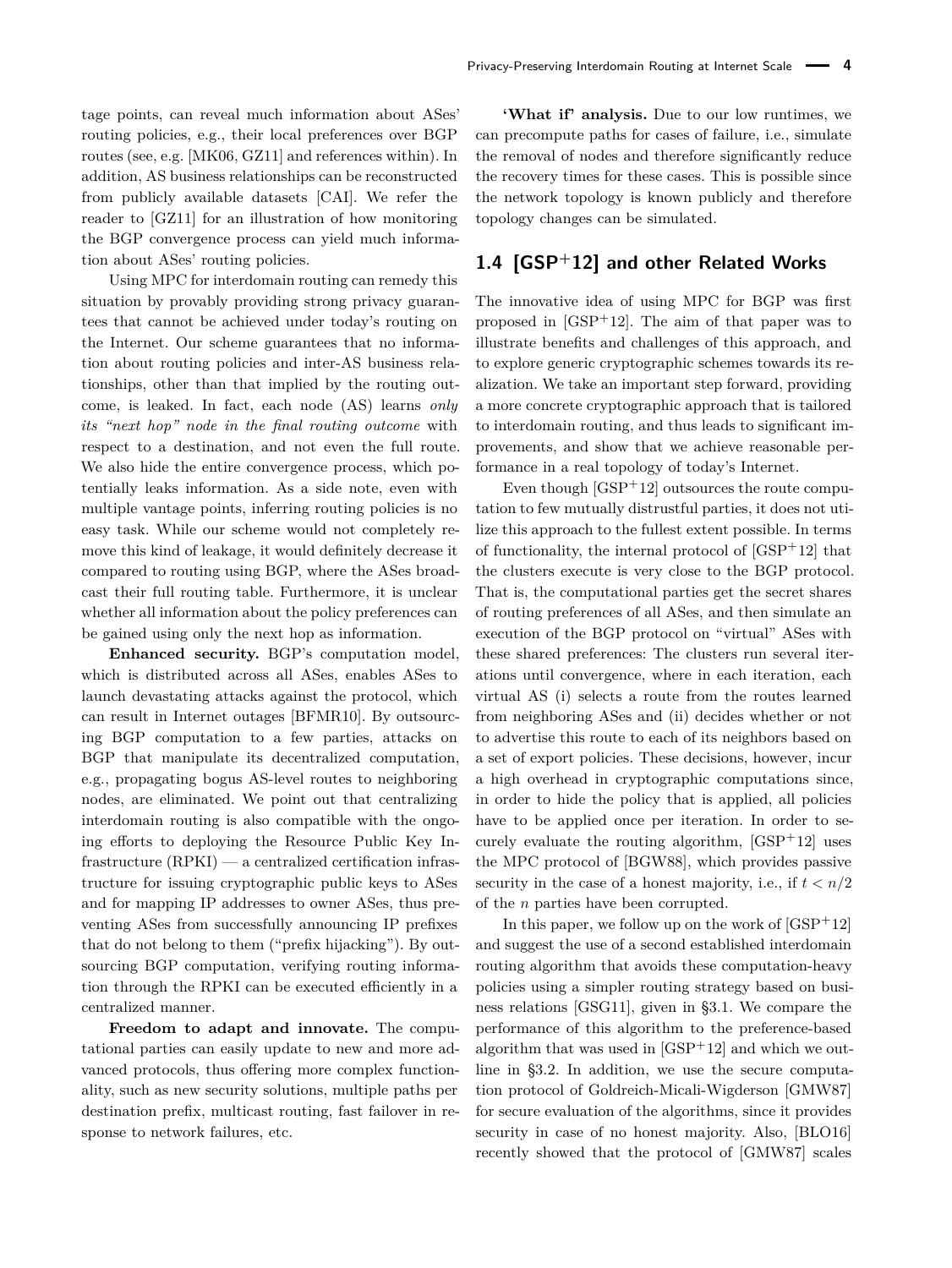better to a larger number of parties than the protocol of [\[BGW88\]](#page-16-10).

Other related works proposed privacy-preserving graph algorithms, but did not consider the more complex BGP algorithm: [\[HR13\]](#page-16-12) proposes STRIP, a protocol for vector-based routing that computes the shortest path based on the Bellman-Ford algorithm. In their protocol the routers forward encrypted messages along the possible paths that accumulate the costs along the path using additively homomorphic encryption. This approach requires many messages until it converges and the routers need to implement costly public-key encryption whereas in our solution all cryptographic operations are outsourced to the two mutually distrustful computational parties. [\[BS05\]](#page-16-13) provides privacy-preserving graph algorithms with security against passive adversaries for all pairs shortest distance and single source shortest distance. [\[BSA13\]](#page-16-14) provides data-oblivious graph algorithms for secure computation, such as breadth-first search, single-source single-destination shortest path, minimum spanning tree, and maximum flow, the asymptotic complexities of which are close to optimal for dense graphs. [\[CMTB13\]](#page-16-15) introduces an outsourced secure computation scheme that is secure against active adversaries and uses it to compute Dijkstra's shortest path algorithm.  $[LWN+15]$  $[LWN+15]$  introduces a framework that compiles high-level descriptions into programs that combine secure computation and ORAM and gives speed-ups for Dijkstra's shortest path algorithm. However, the complexities of these algorithms that hide the topology of the graph are too high to scale to the size of the Internet consisting of thousands of nodes.

## <span id="page-4-0"></span>**2 Preliminaries**

We provide preliminaries on secure multi-party computation  $(\S2.1)$ , modeling the BGP protocol  $(\S2.2)$ , and detail the input data for our protocols ([§2.3\)](#page-6-2) next.

### <span id="page-4-1"></span>**2.1 Secure Multi-Party Computation**

Secure multi-party computation was introduced in the 1980s [\[Yao86,](#page-17-4) [GMW87\]](#page-16-3). These works show that multiple computing devices can carry out a joint computation of *any* function on their respective inputs, without revealing any information about the inputs (except for what is logically learned from the output).

More concretely, consider *n* parties  $P_1, \ldots, P_n$  that hold private inputs  $x_1, \ldots, x_n$  and wish to compute some

arbitrary function  $(y_1, \ldots, y_n) = f(x_1, \ldots, x_n)$ , where the output of  $P_i$  is  $y_i$ . MPC enables the parties to compute the function using an interactive protocol, where each party  $P_i$  learns exactly  $y_i$ , and nothing else. Natural applications of MPC include voting, digital auctions, survey computations, set operations, and many more.

The security of the protocol is preserved even in the presence of some adversarial entity that corrupts some of the participating parties, combines their transcripts and coordinates their behaviors. Usually, there are two types of adversaries that are considered. A semihonest adversary (also known as "honest-but-curios" or "passive"), follows the protocol specification but may attempt to learn secret information about the private information of the honest parties from the messages it receives. A malicious adversary (also known as "active") may, in addition, deviate from the protocol specification and follow any arbitrary behavior. In our setting (as well as in  $[GSP<sup>+</sup>12]$  $[GSP<sup>+</sup>12]$ , we assume that the computing parties are semi-honest. Our basic variant of the protocols assumes that the ASes are semi-honest as well (and may collude with some of the computing parties). In the more involved variant of our protocols (unlike  $[GSP<sup>+</sup>12]$  $[GSP<sup>+</sup>12]$ ), we tolerate even malicious behavior of the ASes (cf. [§6.2\)](#page-14-0).

In this work, we use MPC in an *outsourcing scenario*, where many ASes secret-share their private inputs to two computational parties, who run the secure computation on these inputs. The outputs are then sent back to the ASes, who reconstruct the plaintext output.

Despite the immense potential of MPC, it is a great challenge to implement it in practice. The aforementioned constructions of MPC are purely theoretical, and protocols for secure computation can require many rounds of interaction and the transformation of massive data between the computing parties. A very productive line of research, e.g., [\[MNPS04,](#page-17-5) [BLW08,](#page-16-16) [HEKM11,](#page-16-17)  $CHK<sup>+</sup>12$  $CHK<sup>+</sup>12$ , [DSZ15,](#page-16-4) [LWN](#page-17-3)<sup>+</sup>15], has been devoted to positioning MPC as a practical tool and off-the-shelf solution for a wide variety of problems, and to minimize the complexity of the current schemes. Using these recent breakthroughs, the benefits of MPC can be utilized in some real-life applications  $[BCD<sup>+</sup>09, BJSV15]$  $[BCD<sup>+</sup>09, BJSV15]$  $[BCD<sup>+</sup>09, BJSV15]$ . Still, its deployment is somewhat insufficient and far beneath its true potential. Our work is a new real-life large-scale application of MPC, which is interesting in its own right.

An important building block for secure computation is oblivious transfer (OT), where a sender inputs two  $\ell$ bit messages  $(m_0, m_1)$  and a receiver inputs a selection bit  $s \in \{0, 1\}$  and obliviously receives one message  $m_s$ . OT guarantees that the sender does not learn the receiver's choice *s*, while the receiver only learns *m<sup>s</sup>* and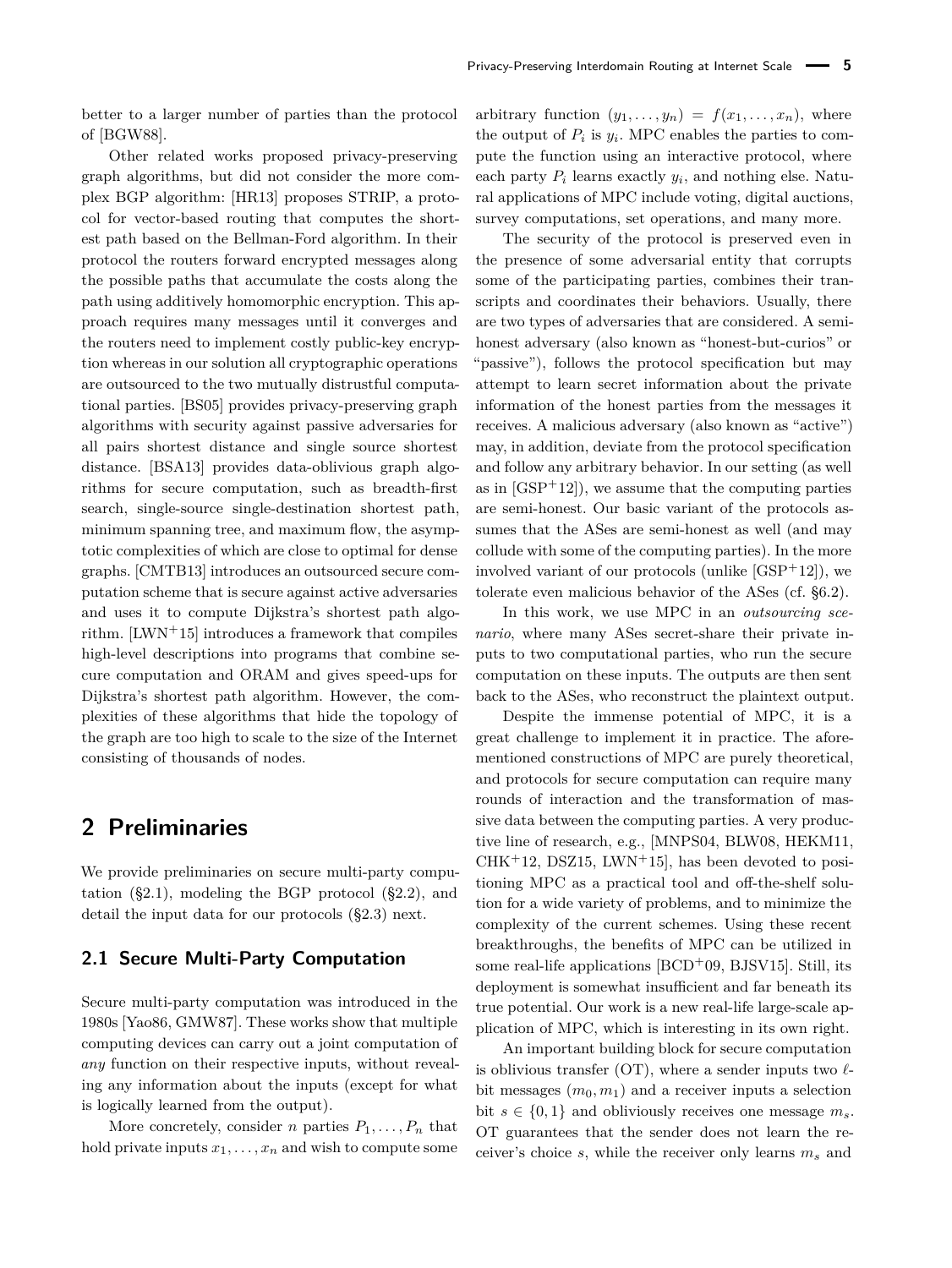nothing about  $m_{1-s}$ . OT can be computed efficiently using OT extension [\[IKNP03,](#page-16-20) [ALSZ13\]](#page-15-1).

**Boolean sharing.** The MPC techniques we use to implement our protocols rely on Boolean sharing, where a value is XOR secret-shared and processed using a circuit that operates on bits. The parties emulate computation of the circuit gate-by-gate, where in each gate the parties compute shares of the gate's output wire using the shares of the inputs. The computation of the outputs of an AND gate requires interaction. Consequently, the round complexity of the protocol depends on the depth of the circuit, resulting in high latency for circuits with high depth. We use the protocol by Goldreich-Micali-Wigderson (GMW) [\[GMW87\]](#page-16-3), which falls into this category. The main advantage of the GMW protocol is that it allows to precompute *all* (symmetric) cryptographic operations in a setup phase that is independent of both the function that is being evaluated and the inputs to the function. Each AND gate needs as precomputation two Oblivious Transfers (OTs) [\[IKNP03,](#page-16-20) [ALSZ13\]](#page-15-1) on random inputs, which are used to precompute a multiplication triple that consists of random bits  $a_0, a_1, b_0, b_1, c_0, c_1$  for which  $c_0 \oplus c_1 =$  $(a_0 \oplus a_1) \wedge (b_0 \oplus b_1)$  holds, cf. [\[ALSZ13\]](#page-15-1). We heavily utilize this precomputation. In our setting, the setup phase is independent of the topology of ASes and their routing preferences and hence can be easily evaluated by multiple machines in parallel. The remainder of the protocol is an online phase that consists solely of bit operations. Moreover, the GMW protocol allows to efficiently evaluate the same sub-circuit in parallel, similar to Single Instruction Multiple Data (SIMD) instructions in a CPU. Finally, the GMW protocol also allows for highly efficient instantiation of multiplexers using *vector ANDs* [\[DSZ15\]](#page-16-4), which reduce the cost for evaluating a  $\ell$ -bit multiplexer to the cost of evaluating a single AND gate and, in our experiments, reduce the number of required OTs by a factor between 3 and 45. We describe how this optimization is applied to our use case in  $\S 4.2.1$ . More detailed, an  $\ell$ -bit vector AND (or multiplexer) is evaluated using a vector multiplication triple, which consists of two random bits  $a_0, a_1 \in \{0, 1\}$ and four random  $\ell$ -bit strings  $b_0, b_1, c_0, c_1 \in \{0, 1\}^{\ell}$  with  $c_0[i] \oplus c_1[i] = (a_0 \oplus a_1) \wedge (b_0[i] \oplus b_1[i])$  for  $1 \leq i \leq \ell$ , where [*i*] denotes the *i*-th bit of a string. Similar to a regular multiplication triple, a vector multiplication triple can be generated using two OTs on random inputs [\[DSZ15\]](#page-16-4).

### <span id="page-5-0"></span>**2.2 Modeling BGP**

We now give an overview on important aspects of modeling BGP, as discussed in [\[GR01,](#page-16-7) [GSW02,](#page-16-21) [GSG12\]](#page-16-22) (and references therein). Throughout this work the terms AS, domain, vertex or node are used interchangeably.

#### **2.2.1 The AS-Level Graph**

The AS-level topology of the Internet is modeled as a network graph  $G = (V, E)$  where vertices represent ASes and edges represent connections between them. Each edge is annotated with one of two business relationships: *customer-provider*, or *peering*. A *customer-provider* edge is directed from customer to provider; the customer pays its provider for transmitting traffic to/from the customer. A *peering* edge represents two ASes that agree to transit traffic between their customers at no cost. We assume that these relationships are symmetric, i.e., if AS *a* is a peer of AS *b*, then *b* is also a peer of *a* and if AS *c* is a customer of AS *d*, then *d* is a provider of *c*. ASes with customers are Internet Service Providers (ISPs). We call an AS with no customers a "*stub* AS".

#### <span id="page-5-1"></span>**2.2.2 Routing Policies**

ASes' routing polices reflect their local business and performance considerations. Consequently, routing policies are considered sensitive information as revelation of an AS's routing policy can potentially leak information about its business relationships with others to its competitors (or other relevant information). We use the standard model of routing policies from [\[GR01,](#page-16-7) [GSW02\]](#page-16-21). Each AS *a* computes routes to a given destination AS dest based on a *ranking* of simple (loop-free) routes between itself and the destination, and an *export policy*, which specifies, for any such route, the set of neighbors to which that route should be announced. We next present a specific model of routing policies that is often used to simulate BGP routing (see, e.g., [\[GSHR10,](#page-16-23) [GSG11,](#page-16-2) [GSG12\]](#page-16-22)).

**Ranking.** AS *a* selects a route to dest from the set of paths it learns from its neighbors ASes according to the following ranking of routes:

Local preference. Prefer outgoing routes where the "next hop" (first) AS is a customer over outgoing routes where the next hop is a peer over routes where the next hop is a provider. This captures the intuition that an AS is incentivized to select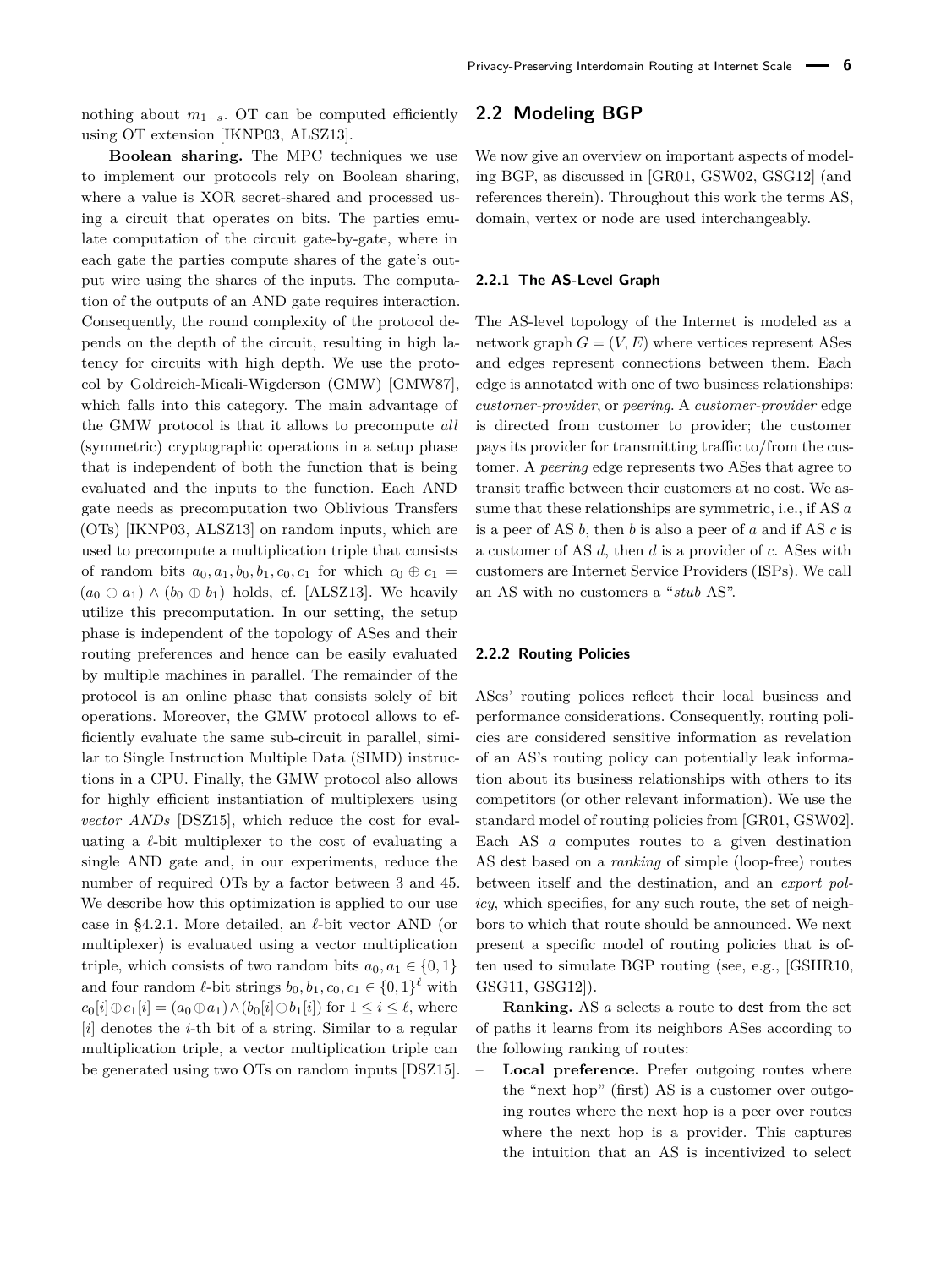revenue-generating routes through customers over free routes through peers over costly routes through providers. Optionally, an AS can have preferences within each group of neighbors, i.e., it can prefer a certain provider over another one.

- **Shortest paths.** Break ties between multiple routes with the highest local preference (if exist) in favor of shorter routes (in terms of number of ASes on them). Intuitively, this implies that an AS breaks ties between routes that are equally good from a business perspective, in favor of routes that offer better performance.
- **Arbitrary tie breaking.** Break ties between multiple remaining routes (if exist) arbitrarily.

**Export policies.** The following simple export policy captures the idea that an AS is willing to transit traffic between two other ASes if and only if one of these ASes is a paying customer: AS *b* announces a path via AS *c* to AS *a* iff at least one of *a* and *c* is a customer of *b*.

#### **2.2.3 BGP Convergence**

BGP computes routes to each destination independently and so, henceforth, we consider route computation with respect to a single destination AS dest. In BGP, each AS repeatedly uses its ranking function to select a single route from the set of routes it learns from its neighbors, and then announces this route to the set of neighbors dictated by its export policy. This goes on until BGP computation *converges* to a stable routing outcome where no AS wishes to change its route. Observe that as an AS can only select a single route offered to it by a neighbor. The set of selected routes upon convergence must form a tree rooted in the destination dest, referred to as the *routing tree* to AS dest. Under the routing policies specified in [§2.2.2,](#page-5-1) BGP is guaranteed to converge to a unique stable routing tree [\[GR01\]](#page-16-7) given the arbitrary tie-breaking strategy.

## <span id="page-6-2"></span>**2.3 BGP Input Data**

It is our goal to simulate the algorithms under realistic conditions and show its practicality on real-world data. To this end, we use the network topology and AS business relationships provided in the CAIDA dataset from November 2016 [\[CAI\]](#page-16-24). This dataset is empirically generated and provides us with both a realistic network topology, which we can use as public input, as well as inferred business relationships between domains, which

we use to simulate the private inputs of the ASes. We furthermore compare properties of the most recent dataset with the available historic data for every month starting from 1998 and depict this information in Fig. [6](#page-18-0) in Appendix [A.](#page-17-6) We evaluate our protocols on datasets from the past 10 years for full topologies and recent subgraphs thereof to show how our implementations scale and provide detailed results in [§5.](#page-12-0)

A possible way of deploying our solutions could be with the help of a Regional Internet Registry (RIR) or on smaller, regional scale. Starting from the original CAIDA topology, we created subgraphs using the Geo-Lite database [\[Geo\]](#page-16-25) for each of the 5 RIRs and Germany as an example of a regional topology (cf. [§6.4\)](#page-14-2).

## <span id="page-6-0"></span>**3 Centralized BGP Algorithms**

We consider two centralized algorithms for computing interdomain routes: an algorithm based on business relations ([§3.1\)](#page-6-1) and an algorithm that ranks neighbors based on preferences ([§3.2\)](#page-7-0). We first outline the pseudocode for these algorithms, which can be considered as the "code of the trusted party" in terms of secure computation and then show how to reduce the complexity of the route computation by removing stub-nodes ([§3.3\)](#page-8-1).

## <span id="page-6-1"></span>**3.1 Centralized Algorithm with Neighbor Relations**

We present the algorithm from [\[GSG11\]](#page-16-2) for computing the BGP routing tree for the routing policies described in [§2.2.2.](#page-5-1) The algorithm gets as input the AS-topology  $G = (V, E)$ , where each outgoing edge  $(u, v) \in E$  is associated with one of three labels: customer (*v* is a customer of *u*), peer (*u* and *v* are peers) or provider (*v* is a provider of *u*). The algorithm also receives as input the destination AS dest  $\in V$ . The output of the algorithm is, for each AS, the next hop on the routing tree to destination dest. As shown in [\[GSG11\]](#page-16-2), the induced routing tree generated by this algorithm agrees with the BGP outcome for the routing policies described in [§2.2.2.](#page-5-1)

The algorithm computes for each AS its next hop on the routing tree using the following three-stage breadthfirst search (BFS) on the AS graph:

1. **Customer routes.** A partial routing tree is constructed by performing a BFS "upwards" from root node dest using only customer edges.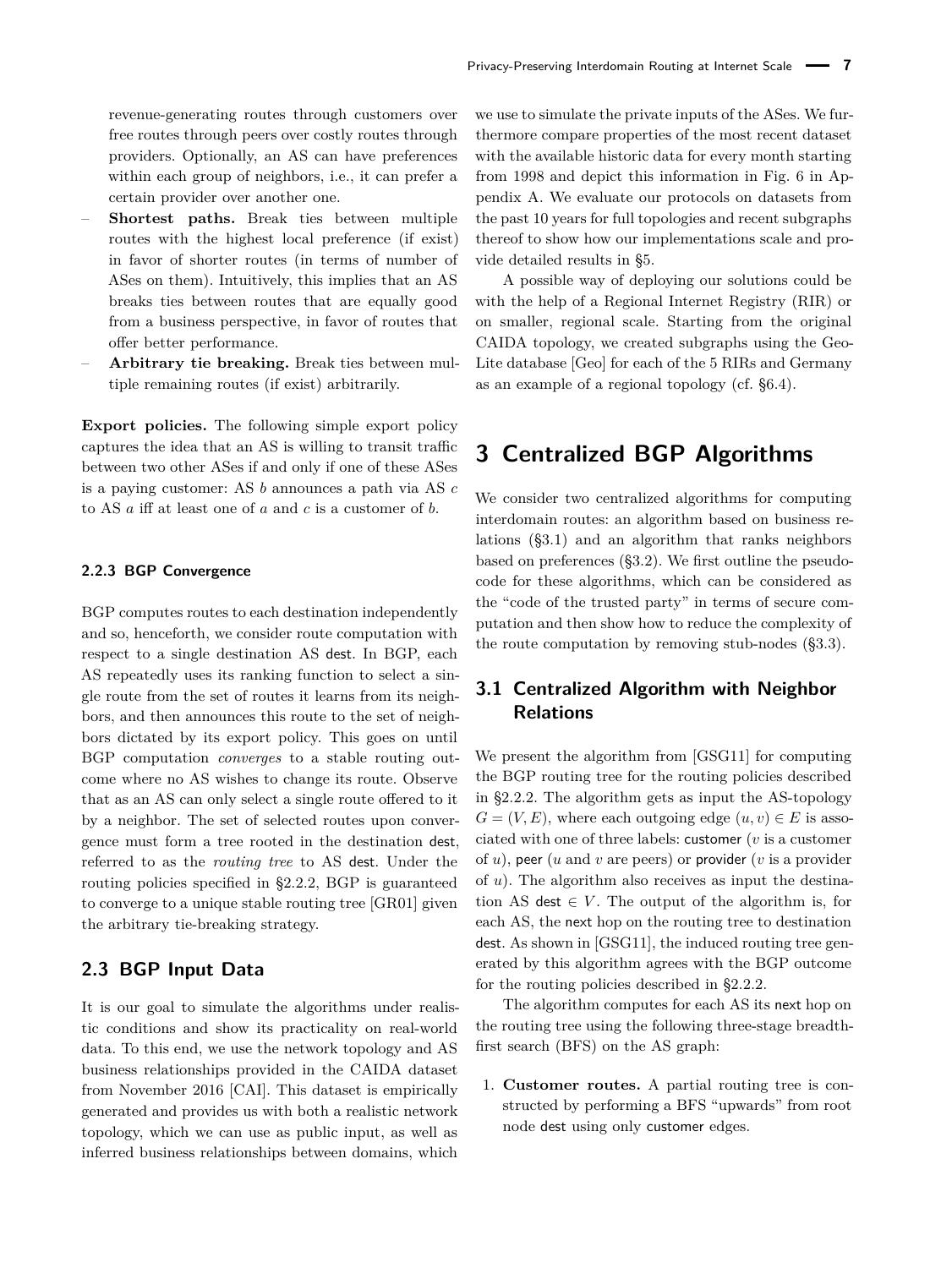- <span id="page-7-1"></span>**Public inputs:** (*V*, dest,  $d_{\text{depth}}$ ), where  $V = \{v_1, \ldots, v_n\}$ represents the set of vertices (ASes), dest  $\in V$  is the destination node, and  $d_{\text{depth}}$  is a bound on the depth of the customer-provider hierarchy, i.e., the longest route in the AS-graph in which each edge is from customer to provider. We use 10 as a very conservative upper bound on this depth. The topology of the AS-graph is assumed to be public knowledge. That is, for every  $v \in V$  the list of its neighbors  $\text{Adj}[v] \subseteq V$  is public. We discuss hiding the topology in [§6.5.](#page-15-2)
- **Private inputs:** Every AS  $v \in V$  inputs a private list type<sub>*v*</sub>, where for every  $u \in$  Adj[*v*], type<sub>*v*</sub>[*u*]  $\in$ {customer*,* peer*,* provider}.
- **Outputs:** Upon completion of the algorithm, every AS  $v \in V$  obtains its next hop in the routing tree next[*v*].
- 1: Initialize a vector next of size  $|V|$ , that stores the next hop in the routing tree to node dest, where for every  $v \in V$ set next[ $v$ ] = DUMMY, where DUMMY  $\notin V$  is an unconnected node. Set next[dest] = dest.
- 2: Initialize a Boolean vector fin of size  $|V|$ , that indicates if a route to dest was found, and set all the elements to false. Set  $fin[dest] = true$ .
- 3: Initialize a distance vector dist of size  $|V|$  that holds the number of hops to dest. Set all elements to  $\infty$ , except for  $dist[dest] = 0.$

*BFS of customers:*

4: **for**  $d_{\text{depth}}$  iterations **do**: 5: **for all**  $v \in V$  **do:**  $\triangleright$  in parallel 6: **for all**  $u \in \text{Adj}[v]$  **do**:  $\triangleright$  for all neighbors of *v* 7: **if**  $\text{fin}[u] = \text{true}$  and  $\text{fin}[v] = \text{false}$  and  $\tt type_v[u] = \t{customer}$  then 8:  $\qquad \qquad \text{next}[v] \longleftarrow u$ 9: dist $[v] \leftarrow \text{dist}[u] + 1$ 10: fin[v] ← true *BFS of peers:* 11: **for all**  $v \in V$  **do:**  $\triangleright$  in parallel 12: **for all**  $u \in Adj[v]$  **do:**  $\rhd$  for all neighbors of *v* 13: **if**  $\text{fin}[u] = \text{true}$  and  $\text{fin}[v] = \text{false}$  and  $\tt type_{v}[u] =$  peer  $\tt and$   $\tt dist[v] >$   $\tt dist[u] + 1$   $\tt then$ 14:  $\mathsf{next}[v] \longleftarrow u$ 15: dist $[v] \leftarrow \text{dist}[u] + 1$ 16: fin[v] ← true *BFS of providers:* 17: **for**  $d_{\text{depth}}$  iterations **do**: 18: **for all**  $v \in V$  **do:**  $\triangleright$  in parallel 19: **for all**  $u \in Adj[v]$  **do**:  $\triangleright$  for all neighbors of *v* 20: **if**  $\operatorname{fin}[u] = \operatorname{true}$  and  $\operatorname{fin}[v] = \operatorname{false}$  and  $\tt type_{v}[u] =$  provider  $\textbf{and} \; \textsf{dist}[v] > \textsf{dist}[u] + 1 \; \textbf{then}$ 21:  $next[v] \longleftarrow u$ 22: dist[ $v$ ] ← dist[ $u$ ] + 1 23:  $fin[v]$  ← true 24: **return** next

**Algorithm 1.** Neighbor Relation Routing [\[GSG11\]](#page-16-2)

- 2. **Peer paths.** Next, single peering edges connect new ASes to the ASes already added to the partial routing tree from the first stage of the algorithm.
- 3. **Provider paths.** The computed partial routing tree is traversed with a BFS, and new ASes are iteratively added to the tree using provider edges.

We proceed with a detailed pseudo-code of the above algorithm. Implementing this algorithm involved several decisions that will mitigate the conversion to a secure protocol, and careful selection of data-structures. E.g., variables with Boolean values are preferred when possible, since these simplify the conversion to the Boolean circuit. Also, sometimes further optimizations of the algorithm (like breaking a loop according to some condition), are avoided as to not reveal information about the internal state. Note that all nodes are processed in parallel, i.e., the state is read once for all nodes and updated at the end of each iteration.

We distinguish between public and private algorithm inputs. We assume public inputs are global knowledge and do not reveal sensitive information. Private inputs describe the privacy-sensitive input of each AS.

A formal description of the algorithm is given in Alg. [1.](#page-7-1) The state of the algorithm consists of three vectors, each of size  $|V|$ : next, fin and dist. The vector next stores nodes, where for every node  $v \in V$ , next[*v*] stores the next hop in the routing tree to the node dest. The vector fin is a Boolean vector, where fin[*v*] stores whether the route from *v* to dest is already determined. The vector dist is a vector of integers, where dist[*v*] stores the number of hops in the current route between *v* and dest (this helps us to break ties between multiple routes with the highest local preference, if exist, in favor of shorter routes). It is easy to see that this pseudo-code is a concrete implementation of the algorithm presented in [\[GSG11\]](#page-16-2), and thus we conclude that the routes computed by this algorithm agree with the outcome of BGP (where the preferences of the ASes are according to [§2.2.2\)](#page-5-1).

## <span id="page-7-0"></span>**3.2 Centralized Algorithm with Neighbor Preferences**

The algorithm in [§3.1](#page-6-1) can be extended such that it allows the ASes to specify preferences for each neighbor route and freely choose an individual export policy. In  $[GSP<sup>+</sup>12]$  $[GSP<sup>+</sup>12]$ , such an algorithm was proposed, that be-haves similar to the one in [\[GSG11\]](#page-16-2), but is computationally more complex due to the added degree of freedom.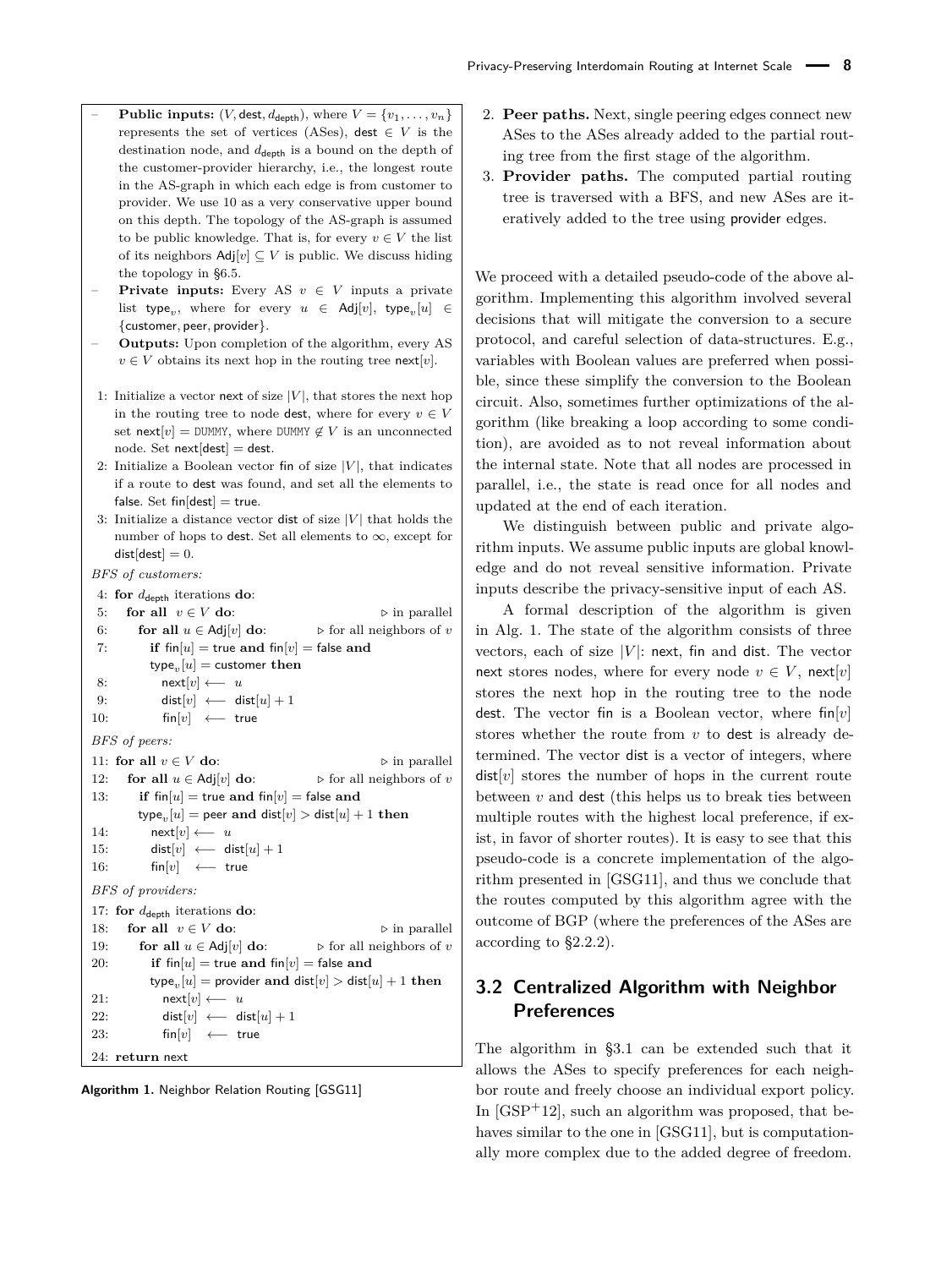```
– Public inputs: Same as in Alg. 1.
```
- **Private inputs:** Every AS  $v \in V$  inputs a private list of preferences  $\mathsf{pref}_v$ , where for every  $u \in \mathsf{Adj}[v]$ ,  $\mathsf{pref}_v[u]$ corresponds to the preference for *u*, and a private bitmatrix pub<sub>*i*</sub>, of size  $|Adj[v] + 1| \times |Adj[v]|$  that specifies the export policy, i.e., if a route to a neighbor is published to other neighbors.
- **Outputs:** Same as in Alg. [1.](#page-7-1)
- 1: Initialize a vector next of size  $|V|$ , that stores the next hop in the routing tree to node dest. For every  $v \in V$  set  $next[v] = DUMMY$ , where DUMMY  $\notin V$  is an unconnected node. Set  $next[dest] = dest$ .
- 2: Initialize a Boolean vector fin of size  $|V|$ , that indicates if a route to dest was found, and set all the elements to false. Set  $fin[dest] = true$ .
- 3: **for all**  $v \in V$  **do**: Initialize  $\mathsf{pub}_v[\text{DUMMY}, u] = \mathsf{true}$  for all  $u \in \text{Adj}[v]$  and  $\text{pref}_v[\text{DUMMY}] = 0.$

*BFS:*

```
4: for 2d_{\text{depth}} + 1 iterations do:
5: for all v \in V do: \triangleright in parallel
6: for all u \in \text{Adj}[v] do: \triangleright for all neighbors of v
```
7: **if** fin[u] = true and  $\text{pub}_{u}[\text{next}[u], v]$  = true and

 $\mathsf{pref}_v[\mathsf{next}[v]] < \mathsf{pref}_v[u] \mathsf{then}$ 

8:  $\qquad \qquad \mathsf{next}[v] \longleftarrow u$ 

```
9: fin[v] \leftarrow true
```
10: **return** next

**Algorithm 2.** Neighbor Preference Routing [\[GSP](#page-16-1)+12]

We can emulate the behavior of Alg. [1](#page-7-1) by grouping each neighbor relation to a certain range of preferences: we ensure that customers have a higher preference than all other nodes, and that providers have lower preference than others. The advantage of this algorithm is, that within each neighbor relation we can have a preferred node, e.g. a favorite provider. In addition, this algorithm allows a node to freely specify his export policy, i.e., to choose whether he wants to disclose a certain route to a neighbor or not. The pseudo-code of the algorithm is given in Alg. [2.](#page-8-2) We use a preference bit-length of  $\rho = 4$  for good expressiveness in practice.

### <span id="page-8-1"></span>**3.3 Removing Stub ASes**

To reduce the complexity of the route-computation, our protocols are only run on the subgraph of the AS-graph that is induced by the non-stub ASes (i.e., by the ISPs). Stubs (by definition) have no customers, and so should never transit traffic between other ASes. Hence, in our scheme MPC is used to compute routes between ISPs (that form the core of the Internet). Then, stubs select an ISP through which to connect to the Internet according to their local routing policies. We point out that:

- 1. As stubs are roughly 85% of ASes, this means that the MPC protocol needs only be run on a fairly small part of the AS graph. In our experimental evaluation in [§5](#page-12-0) we show that removing the stubs improves the runtime of the MPC protocol by a factor of  $\approx 2.5$ . For the CAIDA topology from November 2016, the number of ASes is reduced from almost 56 000 to 8 407 ASes, when excluding stubs.
- 2. Whether an AS is a stub (and not an ISP) is not considered confidential information and so our partition of the AS graph into these two distinct groups of ASes does not leak any sensitive information.
- 3. Observe that according to the routing policies presented in [§2.2.2,](#page-5-1) to select between ISPs after the MPC step is complete, a stub needs only to know whether or not the ISP has a route to the destination, and the length of the route. This information can be announced directly to the stub by its ISP.

## <span id="page-8-0"></span>**4 Circuit Representation**

As a first step towards securely computing Alg. [1](#page-7-1) and Alg. [2,](#page-8-2) we show how to construct Boolean circuits that implement these algorithms. In the following section we detail how to construct a Boolean circuit from the neighbor relation algorithm given in Alg. [1](#page-7-1) ([§4.1\)](#page-9-0), describe the optimizations that we apply to it ([§4.2\)](#page-10-1), give a summary of the circuit for the neighbor preference algorithm in Alg. [2](#page-8-2) ([§4.3\)](#page-11-0), and show security and privacy of our protocols ([§4.4\)](#page-11-1).

<span id="page-8-3"></span>

**Fig. 2.** Circuit Structure Overview.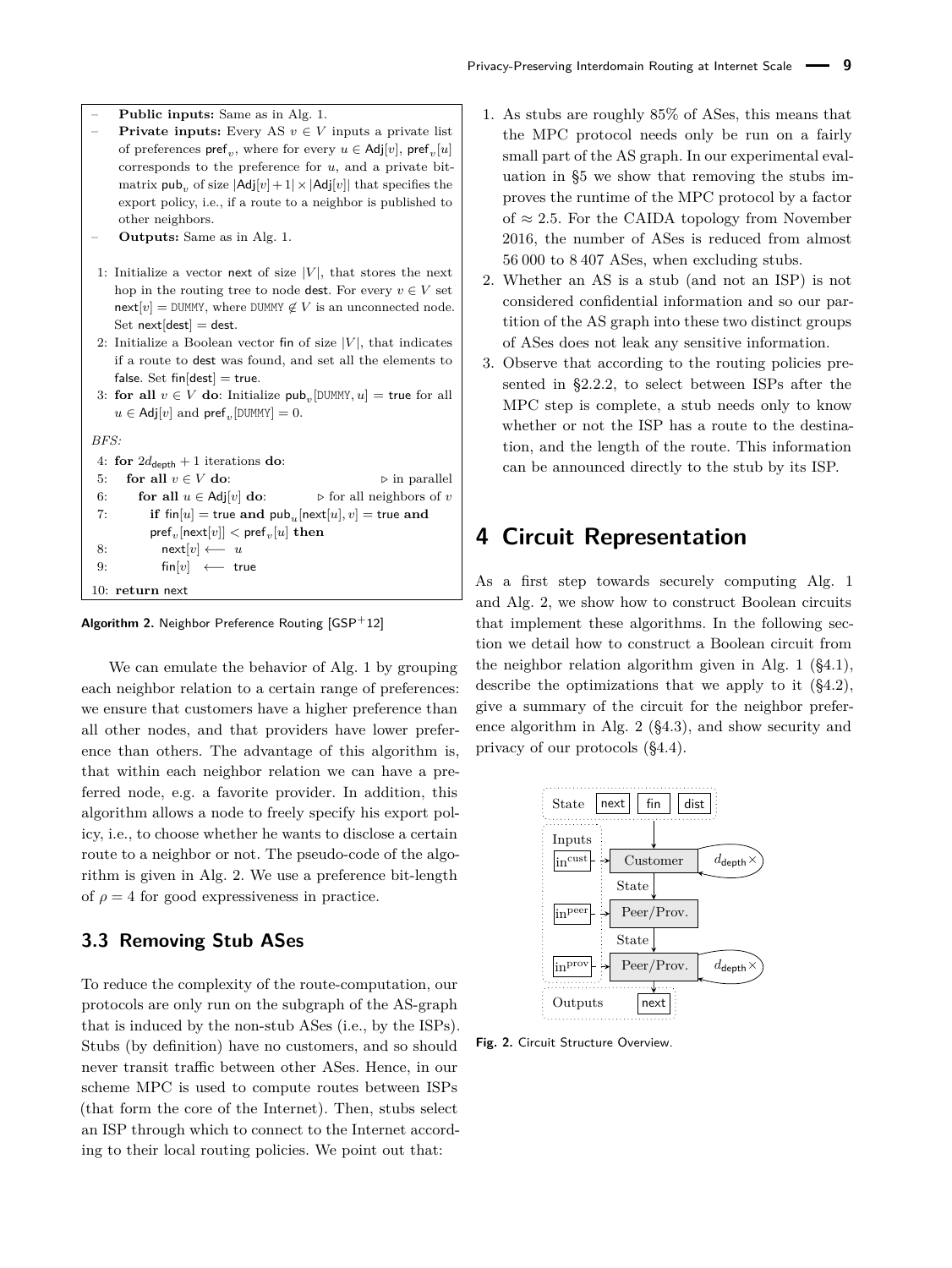<span id="page-9-3"></span>1: Initialization of next*,* fin and dist identical to Alg. [1.](#page-7-1) *BFS of customers:* 2: **for**  $d_{\text{depth}}$  times **do**: 3: **for all**  $v \in V$  **do:**  $\triangleright$  in parallel 4: **for all**  $u \in \text{Adj}[v]$  **do**:  $\triangleright$  for all neighbors of *v* 5: sel ← fin $[u] \wedge !$ fin $[v] \wedge in_v^{\text{cust}}[u]$ 6: sum ←  $ADD(dist[u], 1)$ 7:  $next[v] \longleftarrow \text{MUX}(\text{next}[v], u, \text{sel})$ 8: dist[*v*] ←− MUX(dist[*v*]*,* sum*,* sel) 9: fin $[v]$  ← MUX(fin $[v]$ *,* sel*,* sel) *BFS of peers:* 10: **for all**  $v \in V$  **do:**  $\triangleright$  in parallel 11: **for all**  $u \in Adj[v]$  **do:**  $\rhd$  for all neighbors of *v* 12: sum ← ADD(dist[u], 1) 13: cmp ←  $GT(dist[v], sum)$ 14: sel ← fin $[u] \wedge !$  fin $[v] \wedge$  cmp  $\wedge \text{ in}_v^{\text{peer}}[u]$ 15:  $next[v] \longleftarrow \text{MUX}(\text{next}[v], u, \text{sel})$ 16: dist[*v*] ←− MUX(dist[*v*]*,* sum*,* sel) 17:  $\text{fin}[v] \leftarrow \text{MUX}(\text{fin}[v], \text{sel}, \text{sel})$ *BFS of providers:* 18: **for**  $d_{\text{death}}$  times **do**: 19: **for all**  $v \in V$  **do:**  $\triangleright$  in parallel 20: **for all**  $u \in Adj[v]$  **do**:  $\triangleright$  for all neighbors of *v* 21: sum ←  $ADD(dist[u], 1)$ 22: cmp ←  $GT(dist[v], sum)$ 23: sel ← fin $[u] \wedge !$  fin $[v] \wedge$  cmp  $\wedge \text{ in}_v^{\text{prov}}[u]$ 24:  $next[v] \longleftarrow \text{MUX}(\text{next}[v], u, \text{sel})$ 25: dist[ $v$ ] ← MUX(dist[ $v$ ], sum, sel) 26: fin $[v] \leftarrow \text{MUX}(\text{fin}[v], \text{sel}, \text{sel})$ 

**Circuit 1.** Neighbor Relation Routing Circuit

### <span id="page-9-0"></span>**4.1 'Naive' Implementation of Alg. [1](#page-7-1)**

We first outline the general structure of the circuit ([§4.1.1\)](#page-9-1) and then show how to implement subroutines and analyze their complexities ([§4.1.2\)](#page-9-2). We provide a circuit structure outline in Fig. [2](#page-8-3) and the complete circuit of our centralized BGP algorithm in Circ. [1.](#page-9-3)

#### <span id="page-9-1"></span>**4.1.1 Structure**

**Inputs.** The circuit gets as input from each AS the secret shared relationship information for its neighbors. For efficiency reasons we have three separate input bit arrays for each AS, one for each type of AS relation:  $in<sup>cut</sup>$ , in<sup>peer</sup>, and in<sup>prov</sup>. For a node with *n* neighbors, we have three inputs of length *n* bits each, where the *i*-th bit corresponds to the relation to the *i*-th neighbor. Note that the ASes only need to secret share their inputs among the computational nodes when updating their relationships since the computational nodes can reuse existing data for multiple executions. (If it should

be hidden that a particular AS changed its relationships, then the secret sharing can be run again by all ASes. This might happen on a regular basis.) The routing destination dest and network topology are public inputs and thus not secret-shared.

**State.** We operate on a secret-shared state where we store for each node: a *finish* bit fin, a *δ*-bit long *destination id* of the next node on the routing tree next, and a *σ*-bit long *hop distance* to the target node dist. Initially, fin is set to false and next is set to zero, while dist is set to the maximum value  $2^{\sigma} - 1$ . This state is then iteratively updated using the methods for each relation. The *peer* and *provider* methods are identical, except for the different iterations and type of AS relation. We have  $d_{\text{depth}}$  iterations of the customer sub-circuit and  $1+d_{\text{depth}}$ iterations of a combined peer/provider sub-circuit, where we use the peer relation as input once, and the provider relation for the remaining iterations.

**Outputs.** After secure evaluation of the next hop on the route to dest for each AS  $v \in V$ , the computational parties send their share  $\text{next}[v]$  to every *v*, who can then reconstruct the plaintext output.

**Parameters.** According to the CAIDA dataset, we set the parameters in the protocol of  $\S3$  to  $d_{\text{depth}} = 10$ and therefore have 10 iterations of the customer routine, a single iteration for the peer routine, and 10 iterations for the provider routine. Furthermore, we set the idbit length  $\delta = \lceil \log_2 |V| \rceil$  and the destination bit-length to  $\sigma = \lceil \log_2 21 \rceil = 5$ , since we can at most achieve a distance of 21 hops between any AS and the destination (1 hop per each of the 10 customer and provider iterations and one peer iteration).

#### <span id="page-9-2"></span>**4.1.2 Operations and Complexities**

The operations of the pseudo-code in Circ. [1](#page-9-3) can be implemented using standard circuit constructions. Apart from the standard bit-wise operations AND  $( \wedge )$  and NOT (!), we use the following operations:

**Addition (ADD).** We use the Ripple-Carry addi-tion circuit [\[BPP00\]](#page-16-26) with  $\ell$  AND gates and a multiplicative depth of  $\ell$  for addition of  $\ell$ -bit values.

**Greater-Than (GT).** We use the greater-than cir-cuit of [\[KSS09\]](#page-16-27) which has  $\ell$  AND gates and a multiplicative depth of  $\ell$  when comparing two  $\ell$ -bit values.

**if-Condition (MUX).** To compute the ifcondition securely, both branches must be evaluated to hide which branch has been chosen. The results are then assigned to the variables depending on the condition bit sel  $\in \{0,1\}$  using a multiplexer MUX. A multiplexer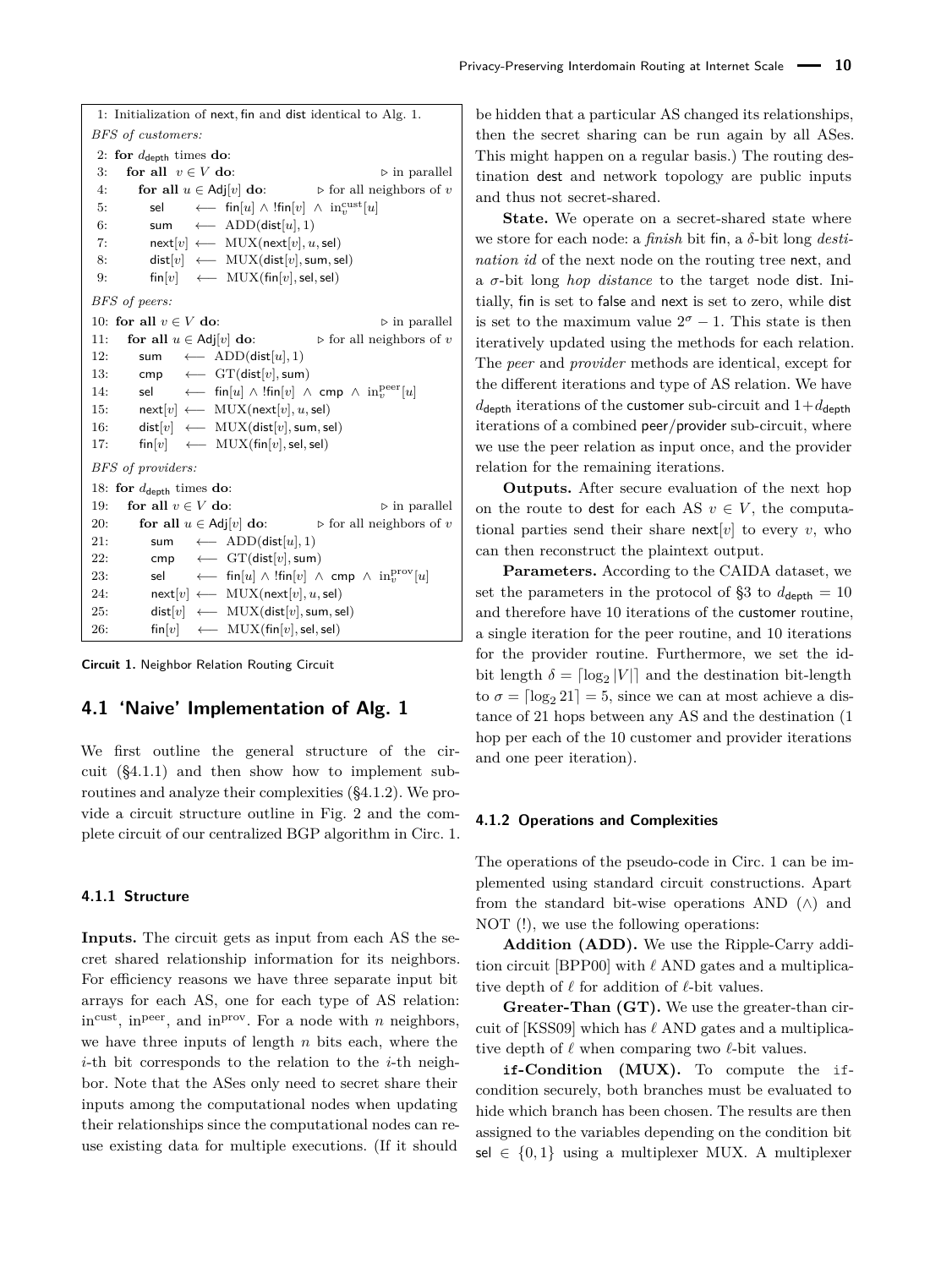for  $\ell$ -bit values requires  $\ell$  AND gates [\[KS08\]](#page-16-28) and its multiplicative depth is 1. There exist optimizations for the GMW protocol that allow the evaluation of an  $\ell$ bit multiplexer at the cost comparable to a single AND gate [\[DSZ15\]](#page-16-4), as explained in [§4.2.1.](#page-10-0)

We estimate that naively implemented circuits would have more than one hundred million AND gates, and a multiplicative depth of several hundred thousand. Furthermore, we estimate that the *total* number of gates is around 400 million. Since modern secure computation frameworks are able to evaluate 4-8 million AND gates per second [\[DSZ15,](#page-16-4) [LWN](#page-17-3)<sup>+</sup>15], securely evaluating the circuit would require nearly 100 s, which is arguably too long. Finally, the high depth translates to a huge number of communication rounds for the GMW protocol. In the next section, we show how the circuit can be optimized substantially to overcome these limitations.

### <span id="page-10-1"></span>**4.2 Optimized Implementation of Alg. [1](#page-7-1)**

In order to counter the problem of the high number of AND gates, the memory complexity for storing the circuit, and the high number of communication rounds, we propose to use the following three optimizations: reduce the complexity for evaluating AND gates by using *vector ANDs* ([§4.2.1\)](#page-10-0), decrease the number of gates in the circuit description by using *SIMD circuits* ([§4.2.2\)](#page-10-2), and decrease the circuit depth by building certain parts of the circuits as *tournament-like evaluation* ([§4.2.3\)](#page-10-3). We describe these optimizations in more detail next.

#### <span id="page-10-0"></span>**4.2.1 Vector ANDs**

The naive circuit in Circ. [1](#page-9-3) consists of many multiplexer gates operating on  $\ell$ -bit values, needed to realize if conditions. As outlined in [\[DSZ15\]](#page-16-4) and summarized in [§2.1,](#page-4-1) these multiplexers can be instantiated using vector ANDs that reduce the precomputation cost from  $\ell$ AND gates to the cost of one AND gate. Overall, the multiplexers constitute to around 75% of the total number of AND gates in the circuit. By using the vector AND optimization, we can therefore reduce the number of AND gates by factor 3 for the neighbor relation algorithm in Alg. [1](#page-7-1) and by up to factor 45 for the neighbor preference algorithm in Alg. [2](#page-8-2) (as shown in column Total ANDs vs. Vector ANDs in Tab. [2](#page-20-1) in the Appendix). Note, however, that this optimization can only be applied when performing the evaluation with the GMW protocol, while an evaluation with Yao's garbled circuits has to process the total number of AND gates.

#### <span id="page-10-2"></span>**4.2.2 SIMD circuits**

In order to cope with large circuits, there are two common approaches: pipelining the circuit construction and evaluation [\[HEKM11\]](#page-16-17) and building a Single Instruction Multiple Data (SIMD) circuit. While the approach of pipelining the circuit construction and evaluation is especially suited for processing circuits of arbitrary size, we decided to pursue a solution based on SIMD techniques. A SIMD circuit also consists of gates, but instead of operating on single bits, it operates on multiple bits in parallel. Thereby, the time for the load / process / store operations of a gate amortizes, which drastically speeds up the evaluation [\[SZ13\]](#page-17-7). In contrast, a pipelined construction and evaluation approach would need to perform a load / process / store operation per bit of evaluation. We will now describe how to build such a SIMD circuit that evaluates our BGP functionality.

Note that for the customer, peer, and provider functionality, we perform the same operation for each node  $v \in V$  in parallel. Using SIMD circuits, we can combine the values for each node into vectors instead of single bits and thereby only build a single copy of the functionality. Thereby, we can operate on multiple values in parallel, which allows us to reduce the memory footprint of the circuit as well as to decrease the time for circuit evaluation. However, applying the SIMD programming style is not straight-forward since for each node the circuit depends on its degree, i.e., the number of its neighbor nodes *n*, which differs drastically between ASes. The obvious solution, that builds the circuit for the node with the highest degree  $n_{\text{max}}$  and pads the number of neighbor nodes for all other nodes to  $n_{\text{max}}$ , introduces a non-tolerable overhead in terms of AND gates. We solve this problem as described next.

All nodes are divided into groups of similar degree. After each iteration the results from all groups are merged into a state, that is used as input to the next iteration. The challenge is to find the right amount and size of groups to partition the nodes. For our experiments, we use the following partitioning:  $\{1, 2, \ldots, 6, 8, 12, 20, 32, 64, 128, 256, \ldots, n_{\text{max}}\},\$ where  $n_{\text{max}}$  is the highest number of neighboring nodes that any AS in the topology has.

#### <span id="page-10-3"></span>**4.2.3 Tournament evaluation**

The current circuit has a high multiplicative depth, which makes it inefficient for secure computation protocols which require communication rounds linear in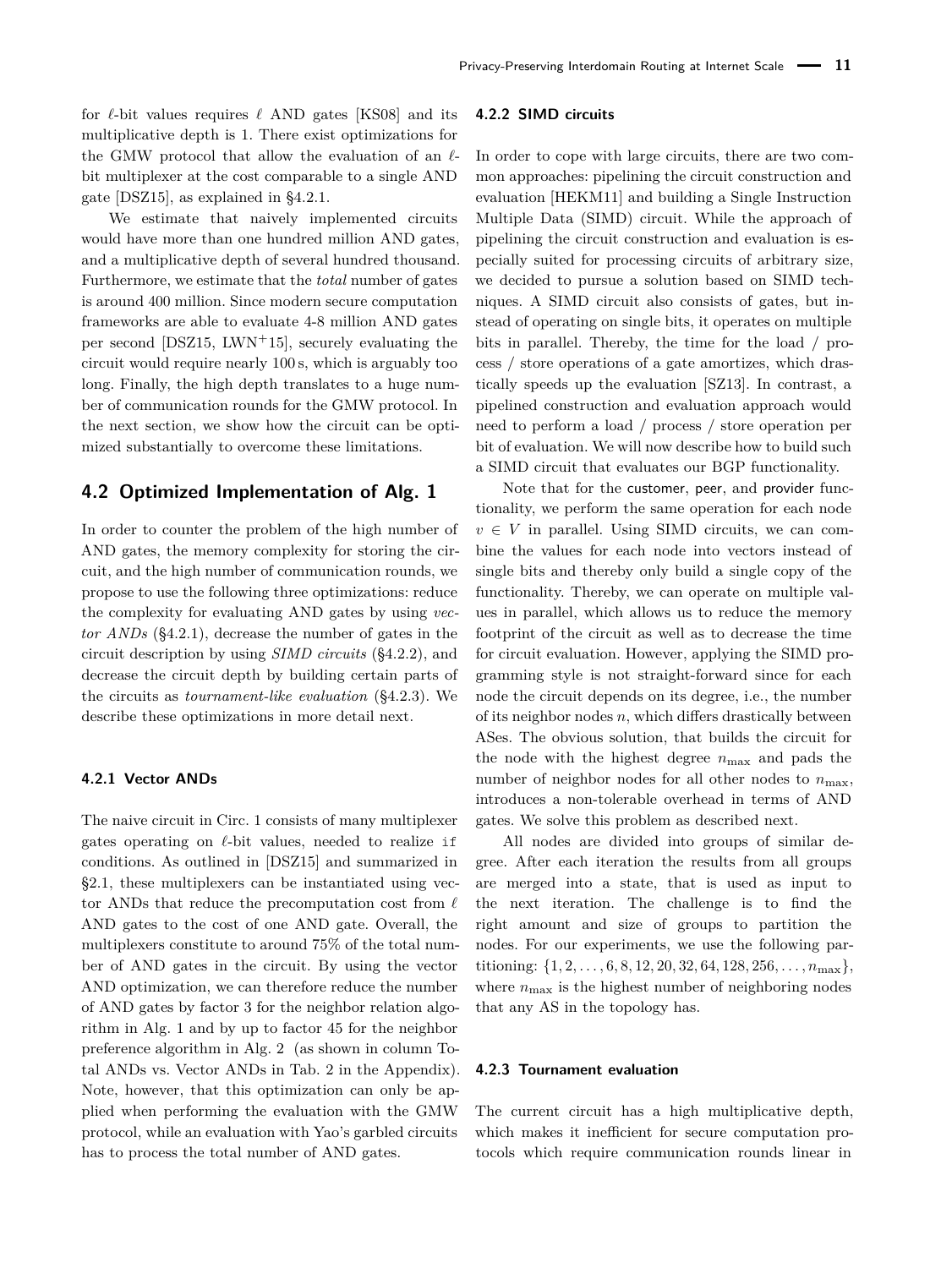<span id="page-11-2"></span>

| <b>Input:</b> $v \in V$ , (next[u <sub>L</sub> ], dist[u <sub>L</sub> ], fin[u <sub>L</sub> ], in <sup>cust</sup> [u <sub>L</sub> ]),  |
|----------------------------------------------------------------------------------------------------------------------------------------|
| $(\text{next}[u_B], \text{dist}[u_B], \text{fin}[u_B], \text{in}^{\text{cut}}_{\omega} [u_B])$ with                                    |
| $u_L, u_R \in \text{Adj}[v], u_L \neq u_R$                                                                                             |
| 1: sel $\leftarrow$ fin $[u_L] \wedge !$ fin $[v] \wedge in_v^{\text{cut}}[u_L]$                                                       |
| 2: $next' \longleftarrow \text{MUX}(\text{next}[u_R], \text{next}[u_L], \text{sel})$                                                   |
| 3: dist' $\longleftarrow$ MUX(dist[ $u_R$ ], dist[ $u_L$ ], sel)                                                                       |
| 4: fin' $\leftarrow \text{MUX}(\text{fin}[u_R], \text{fin}[u_L], \text{sel})$                                                          |
| 5: in' $\longleftarrow$ MUX(in <sub>v</sub> <sup>cust</sup> [u <sub>R</sub> ], in <sub>v</sub> <sup>cust</sup> [u <sub>L</sub> ], sel) |
| Output: (next', dist', fin', in')                                                                                                      |

**Function 1.** Selection Function customer

<span id="page-11-3"></span>

| <b>Input:</b> $v \in V$ , (next[ $u_L$ ], dist[ $u_L$ ], fin[ $u_L$ ], in <sup>cust</sup> [ $u_L$ ]),                                                          |
|----------------------------------------------------------------------------------------------------------------------------------------------------------------|
| $(\text{next}[u_R], \text{dist}[u_R], \text{fin}[u_R], \text{in}^{\text{cut}}_n[u_R])$ with                                                                    |
| $u_L, u_R \in Adj[v], u_L \neq u_R$                                                                                                                            |
| 1: dist <sub>max</sub> = $2^{\sigma}$ - 1                                                                                                                      |
| 2: $\mathsf{sum}_L \longleftarrow \text{MUX}(\mathsf{dist}_{\max}, \mathsf{dist}[u_L], \mathsf{fin}[u_L] \wedge \text{in}^{\text{peer}/\text{prov}}_v[u_L])$   |
| $3\colon\,\mathsf{sum}_R\longleftarrow\,\text{MUX}(\mathsf{dist}_{\max},\mathsf{dist}[u_R],\mathsf{fin}[u_R]\wedge\text{in}^{\text{peer}/\text{prov}}_v[u_R])$ |
| 4: sel $\leftarrow$ GT(sum <sub>R</sub> , sum <sub>I</sub> )                                                                                                   |
| 5: next' $\longleftarrow$ MUX(next[ $u_R$ ], next[ $u_L$ ], sel)                                                                                               |
| 6: dist' $\longleftarrow$ MUX(dist[u <sub>R</sub> ], dist[u <sub>L</sub> ], sel)                                                                               |
| 7: fin' $\longleftarrow$ MUX(fin[u <sub>R</sub> ], fin[u <sub>L</sub> ], sel)                                                                                  |
| 8: in' $\leftarrow \text{MUX}(in_v^{\text{peer}/\text{prov}}[u_R], in_v^{\text{peer}/\text{prov}}[u_L], \text{sel})$                                           |
| Output: $(next', dist', fin', in')$                                                                                                                            |

**Function 2.** Selection Function peer / provider

the circuit depth, e.g., the GMW protocol. The reasons for the high depth of the circuit are the iterative structure of Alg. [1](#page-7-1) and the sequential processing of neighbors, which results in a circuit depth linear in  $n_{\text{max}}$ , i.e., the highest number of neighbors of any AS in the graph (for the CAIDA dataset,  $n_{\text{max}}=5936$ ). In order to reduce the depth for processing the neighbors, we adopt a tournament evaluation style by arranging operations in form of a tree and thereby achieve a logarithmic depth. We give the selection function for the customer functionality in Func. [1](#page-11-2) and for the peer / provider functionality in Func. [2.](#page-11-3) Note that we can compute sel in Func. [1](#page-11-2) as well as  $\textsf{sum}_L$  and  $\textsf{sum}_R$  in Func. [2](#page-11-3) once in the beginning and pass/re-use them during the tournament evaluation to decrease the number of AND gates. Thereby, the overall number of AND gates in the circuit remains the same as for the sequential circuit.

### <span id="page-11-0"></span>**4.3 Implementation of Alg. [2](#page-8-2)**

The structure of the neighbor preference algorithm described in [§3.2](#page-7-0) is very similar to that of the peer/provider part of Alg. [1](#page-7-1) described in [§3.1.](#page-6-1) Thus, we can use the same structure, ideas and optimizations as described before to efficiently realize it as a Boolean circuit optimized for the evaluation with the GMW protocol. The main difference between the neighbor pref-

erence and the relation algorithm is the publish matrix pub, held by each AS. This matrix has dimension  $|Adj[v]| \times |Adj[v]|$  and hence becomes very large for ASes with many neighbors. In fact, for the full CAIDA dataset from November 2016, only the AS with the most neighbors  $(n_{\text{max}} = 5936)$  has a matrix with 35 236 096 bits. Each bit of this matrix has to be accessed once for each of the  $2d_{\text{depth}} + 1$  rounds in order to hide the current next hop, which costs one AND gate per bit. Overall, the total number of AND gates in the circuit for the full CAIDA dataset from November 2016 amounts to nearly 8 billion. The vector AND optimization allows us to perform a more efficient access and reduces the cost for processing this matrix in the setup phase to 130 million AND gates. However, during the online phase we have to evaluate the total number of AND gates, regardless of the vector AND optimization, which results in a communication of approximately 2 GiB of data which is an order of magnitude higher than for the relation-based algorithm of [§3.1.](#page-6-1)

Additionally, in the neighbor preference algorithm, the computation parties need to perform lookups by secret-shared values in Step [7](#page-8-2) (i.e., the lookups  ${\sf pub}_u[{\sf next}[u],v]$  and  ${\sf pref}_v[{\sf next}[v]]$ ). We implement these lookups by updating the values  $\mathsf{pub}_{u}$  and  $\mathsf{pref}_{v}$  for all nodes each time a new next hop is chosen. Note that updating the values can be done using the vector AND optimization, which greatly reduces the costs.

### <span id="page-11-1"></span>**4.4 Security and Privacy**

Given the above circuit representations, our final protocols apply the GMW protocol [\[GMW87,](#page-16-3) [Gol04\]](#page-16-29) while using these circuits as public input to all computational parties. In a nutshell, all ASes secret share their inputs to the computational parties. Then, the parties use the GMW protocol to evaluate the circuit gate-by-gate, while maintaining the invariant that the value on each wire is secret shared among the computational parties. The parties evaluate the circuit, by securely computing a secret sharing of the output wire of the gate using its secret shared input wires. At the final stage, the computational parties send back to each AS its respective shares of the output, and never learn the output by themselves. Denote by  $\Pi_1$  the protocol for computing Alg. [1,](#page-7-1) and by  $\Pi$ <sub>2</sub> the protocol for computing Alg. [2.](#page-8-2)

It is easy to see that our naive circuits (e.g., Circ. [1\)](#page-9-3) correctly implement our algorithms. These are direct translations of the algorithms into lower level components, such as AND  $( \wedge )$  and NOT  $(!)$  gates, as well as ADD, GT and MUX. We rely on the correctness of the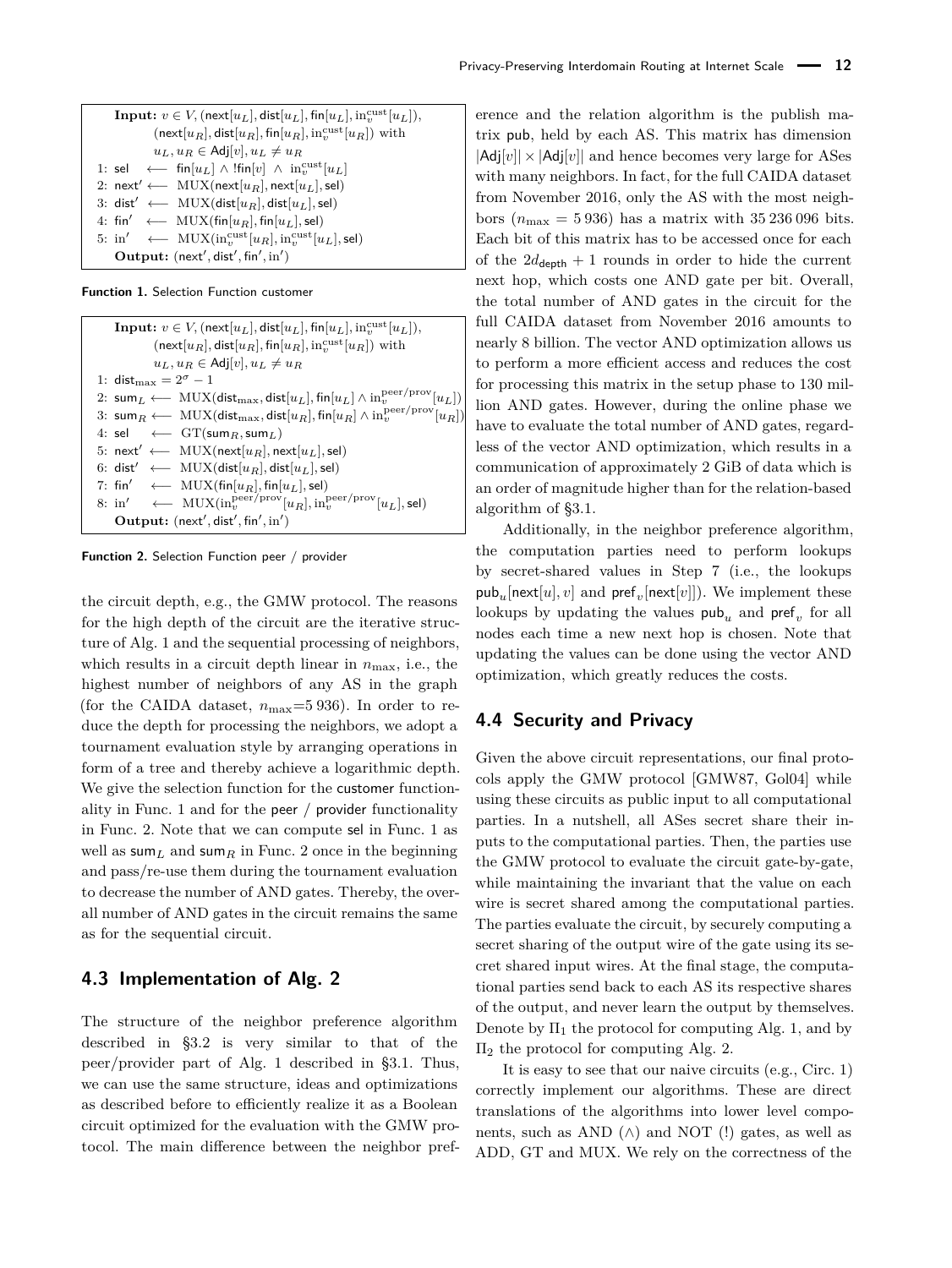implementations of [\[BPP00\]](#page-16-26) for ADD-gates, [\[KSS09\]](#page-16-27) for GT and [\[DSZ15\]](#page-16-4) for MUX, to conclude our final circuits, that use only AND and XOR gates.

The correctness of the protocols is derived from correctness of the GMW protocol, and the correctness of our circuits. The privacy of our protocols is derived from the proof of security [\[GMW87,](#page-16-3) [Gol04\]](#page-16-29) of the GMW protocol for privately computing a given circuit while hiding the intermediate values on its internal wires. We specify these properties formally in Theorem [1.](#page-12-1)

#### <span id="page-12-1"></span>**Theorem 1.** Security and Privacy

Protocol  $\Pi_1$  (resp.  $\Pi_2$ ) privately computes Alg. [1](#page-7-1) (resp. Alg. [2\)](#page-8-2) in the presence of a semi-honest adversary, corrupting at most  $n-1$  out of  $n$  computational parties in addition to all but one ASes.

## <span id="page-12-0"></span>**5 Benchmarks and Evaluation**

In this section, we provide benchmark results of our protocols and evaluate the practicality of our solution.

We show that we are capable of securely evaluating the circuit for the full dataset in a reasonable runtime and further improve it using the algorithmic optimization of excluding stubs from the computation (cf. [§3.3\)](#page-8-1).

We implement our protocols using the ABY framework [\[DSZ15\]](#page-16-4) which provides the two-party variant of the secure computation protocol by Goldreich-Micali-Wigderson (GMW) [\[GMW87\]](#page-16-3) with security against passive adversaries. The main reason for the GMW protocol are the optimizations from [§4.2,](#page-10-1) that are only possible with GMW. Using Yao's garbled circuits, runtimes would become impractical. We provide further arguments for choosing the GMW protocol in Appendix [B.](#page-17-8)

To the best of our knowledge, the optimizations described in [§4.2](#page-10-1) are only implemented in the ABY framework. We are not aware of automated tools capable of using the same optimizations to the same extent that we do in our hand-built circuits. We would like to point out, however, that our efficient circuits are generic Boolean circuits that could be evaluated with any secure computation framework and could thus be extended to more than 2 parties or even security against malicious adversaries (e.g. using [\[NNOB12\]](#page-17-9) or [\[NST17\]](#page-17-10)), with additional cost in communication and runtime.

**Benchmarking Environment.** Our MPC benchmarks are run on two Amazon EC2 c4.2xlarge instances with 8 virtual CPU cores with 2.9 GHz and

<span id="page-12-2"></span>

**Fig. 3.** Median runtimes for setup and online phase, for the CAIDA topology of November of every year, with and without stub nodes, comparing the neighbor relation algorithm (Alg. [1,](#page-7-1) [§3.1\)](#page-6-1) and the neighbor preference algorithm (Alg. [2,](#page-8-2) [§3.2\)](#page-7-0).

15 GiB RAM located in the same region, connected via a Gigabit network connection. The symmetric security parameter in our experiments is set to 128 bits. All runtime results are median values of 10 protocol executions and their standard deviation. The communication numbers provided are the sum of sent and received data for each party.

**CAIDA (Fig. [3\)](#page-12-2).** A visualization for the evaluation of both protocols (*neighbor relationship* Alg. [1](#page-7-1) and *neighbor preference* Alg. [2\)](#page-8-2) on CAIDA datasets of the past 10 years is provided in Fig. [3.](#page-12-2) Detailed results are given in Tab. [2](#page-20-1) in Appendix [C.](#page-19-0) Our results show that both protocols spend most of the time in the setup phase which takes 15*.*46 s for the neighbor relation algorithm (35*.*07 s for the neighbor preference algorithm) for the full CAIDA November 2016 topology and reduces to 6*.*41 s (12*.*80 s) if we exclude stub nodes. Note that this part of the computation is less critical than the online phase for two reasons: a) it is independent of the network topology and input of the ASes and can thus be precomputed at any time and b) it can be ideally parallelized by adding more machines and thus is just dependent on the available resources. The online phase is the time required from a secret shared input of the ASes until the resulting next hop on the routing tree can be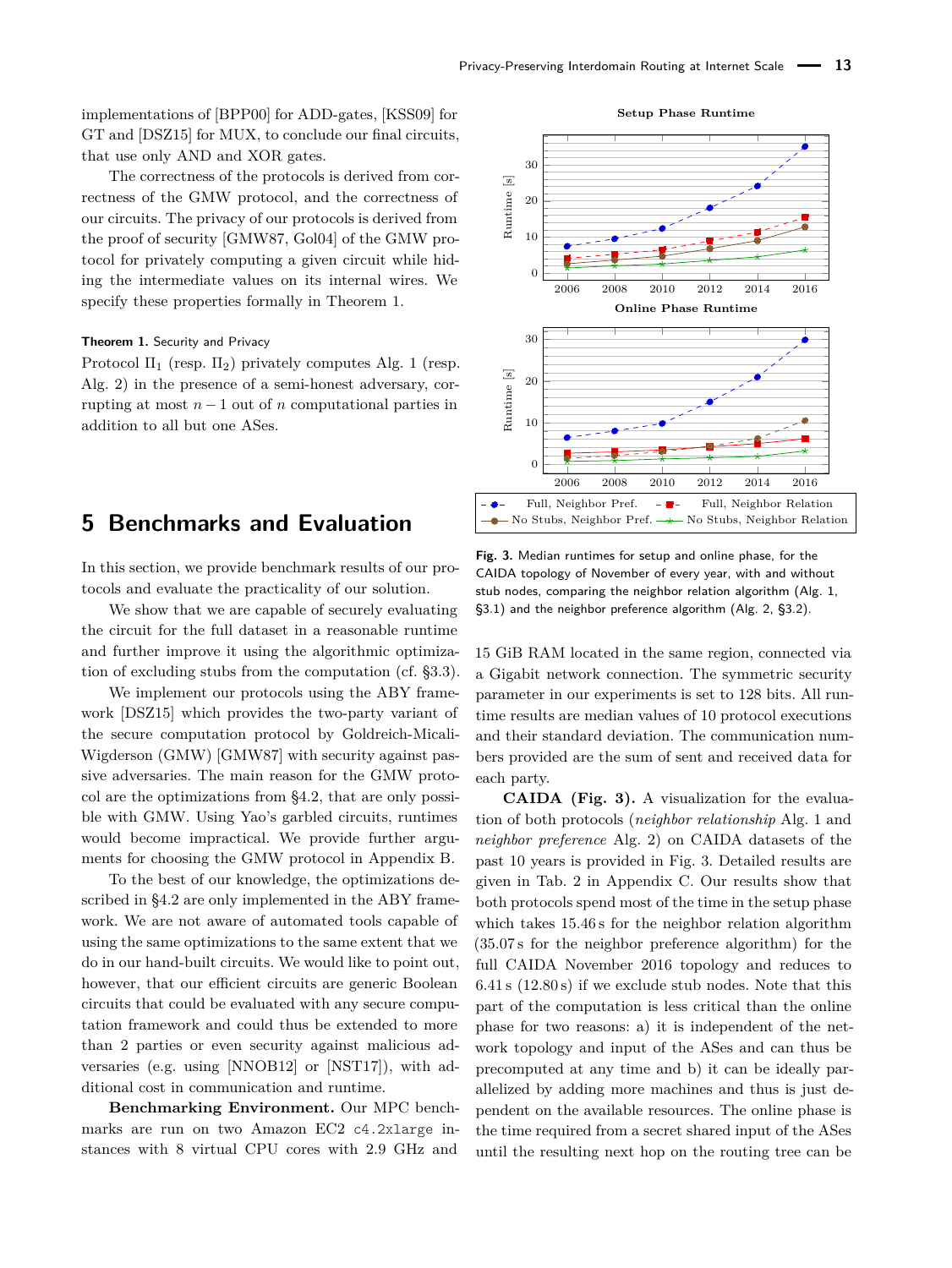<span id="page-13-2"></span>

**Fig. 4.** Median runtimes for setup and online phase, for subgraphs of CAIDA's November 2016 topology, with and without stubs, comparing the neighbor relation algorithm (Alg. [1,](#page-7-1) [§3.1\)](#page-6-1) and the neighbor preference algorithm (Alg. [2,](#page-8-2) [§3.2\)](#page-7-0).

provided to them. For the full network, the online runtime is 6*.*12 s for the neighbor relation algorithm (29*.*89 s for the neighbor preference algorithm) and decreases to 3*.*18 s (10*.*47 s) when leaving out stub nodes.

Generally speaking, the algorithmic improvement of removing stub nodes from the network topology speeds up both protocols by a factor between 2 and 3.

The required bandwidth between the two computational parties in the online phase for the neighbor relationship algorithm is less than 60 MiB, while the more complex neighbor preference algorithm requires around 800 MiB for the most recent topology without stub nodes. Our results also show that the online runtime of the preference algorithm scales worse with a growing topology size. In general, communication between the two computing parties takes approximately 1*/*3 of the runtime of the online phase and is also the part that induces the biggest runtime variations, even on a local network. The remaining 2*/*3 of the runtime in the online phase are spent on local computations consisting of simple bit operations and memory accesses.

**RIRs (Fig. [4\)](#page-13-2).** We show similar measurements for subgraphs of CAIDA's November 2016 topology for 5 RIRs and a regional topology for German ASes (RIPE-DE) in Fig. [4](#page-13-2) and provide detailed numbers in Tab. [3](#page-20-2) in Appendix [C.](#page-19-0) When considering the smaller RIR topologies, the online time decreases below 10 s for both algorithms, even for big sub-topologies such as RIPE or ARIN. For smaller sub-topologies, the online runtime decreases even further. For instance, on the full RIPE-DE sub-topology, the online runtime for the neighbor relation algorithm is 0.33 s (0.52 s for the neighbor preference algorithm) and decreases to 0.17 s (0.26 s), when

leaving out stubs. In a similar fashion, the required bandwidth decreases to 1.0 MiB for the neighbor relation algorithm and to 3.6 MiB for the neighbor preference algorithm withour stub nodes.

## <span id="page-13-0"></span>**6 Deployment and Future Work**

In this section, we explain our network assumptions and propose further enhancing security and privacy by enforcing input consistency. We discuss how to handle failures and byzantine behavior, and possible deployment.

### <span id="page-13-1"></span>**6.1 Network Considerations**

The connection between the CPs is a critical point in our system and has to be low-latency and high-throughput. We argue that this is realistic, since reputed entities that run the CPs are often co-located in the same data centers, yet managed by different authorities. The communication between ASes and CPs can be an arbitrary Internet connection with no special requirements. Error correction can be applied on the usual network layers (e.g. within TCP/IP or on application level). Packet loss between ASes and CPs does not cause severe problems, as old inputs from ASes can be re-used in multiple protocol iterations. Lost outputs have the same consequences as lost BGP messages nowadays. However, packet loss is covered by the use of TCP/IP that re-sends lost packets. The ASes have to do one round of communication with the computational parties that run our protocols. Thus, we have measured the round trip time (RTT) be-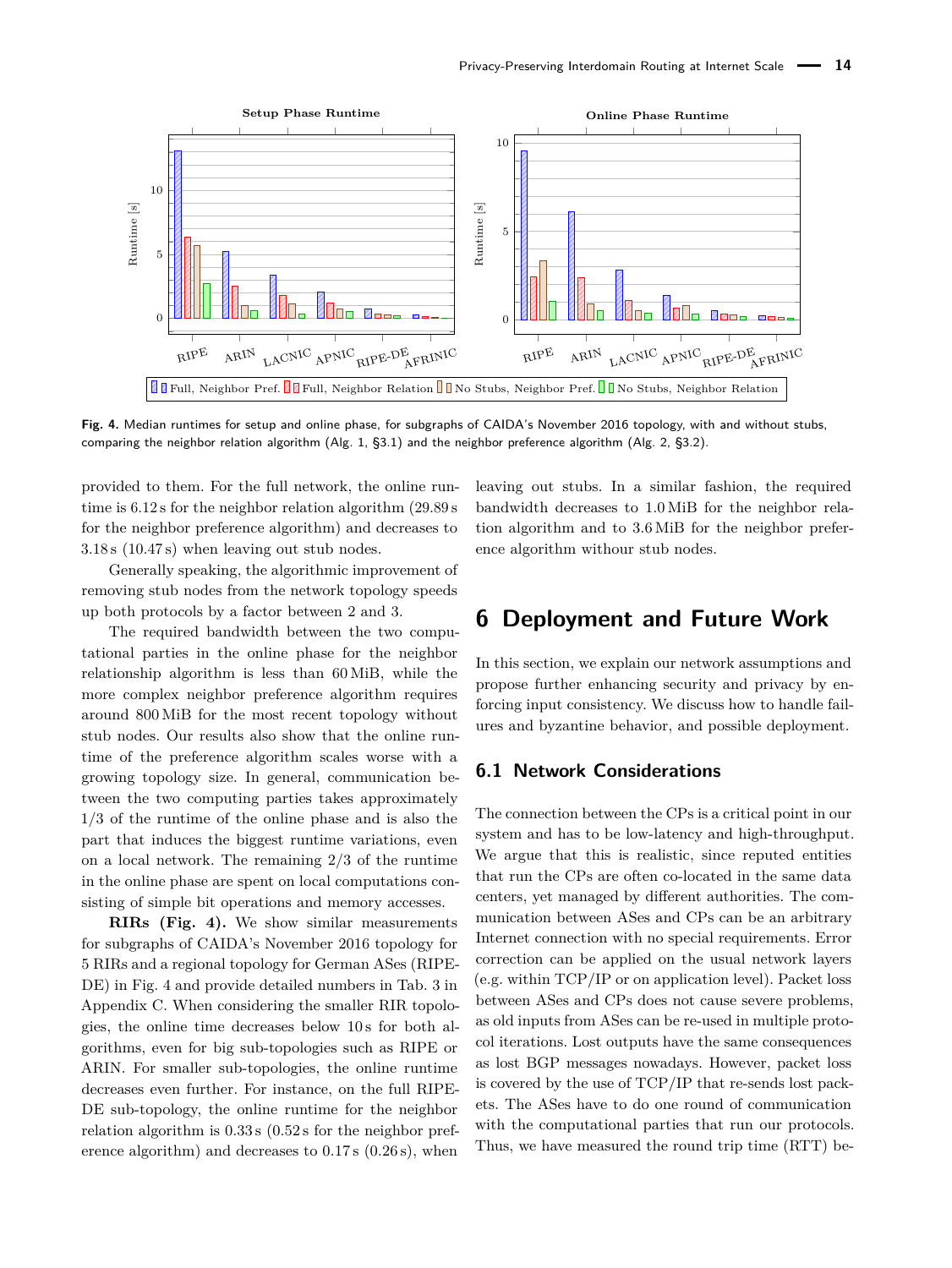tween our computational parties and other Amazon EC2 regions and observed average RTTs between 90 ms and 311 ms, as depicted in Tab. [1.](#page-14-3) This time has to be added to the MPC runtime to get the time an individual AS has to wait for a computation result. The standard deviations of the RTTs and packet loss were less than 1%.

<span id="page-14-3"></span>**Table 1.** Average round trip times between Amazon EC2 regions measured from EU (Frankfurt) to the listed regions.

| Location                      | $\varnothing$ RTT     |
|-------------------------------|-----------------------|
| US East (Northern Virginia)   | $90.2 \text{ ms}$     |
| US West (Northern California) | $162.5 \,\mathrm{ms}$ |
| South America (São Paulo)     | 193.4 ms              |
| Asia Pacific (Mumbai)         | $112.5 \,\mathrm{ms}$ |
| Asia Pacific (Tokyo)          | $228.5 \,\mathrm{ms}$ |
| Asia Pacific (Sydney)         | 311.3 ms              |
|                               |                       |

### <span id="page-14-0"></span>**6.2 Input Consistency**

The centralized evaluation gives us the powerful ability to check the ASes' inputs for consistency. Since our solutions aim at protecting AS relations and local preferences, the CPs could have an overview of the announced prefixes and can detect malicious behavior such as prefix hijacking or misconfigurations. One more specific attack that can be prevented by this, is the following: AS *a* claims that AS *b* is its peer, while *b* claims that *a* is its provider. Clearly, one of them is lying. To verify the symmetry of input relations (cf. [§2.2\)](#page-5-0), we require only a single layer of AND gates that processes the inputs, adding negligible complexity to the overall algorithm. This check has to be done only once whenever an AS changes its inputs. Further, more complex sanity checks of encrypted data can be added on top of that at the expense of longer runtimes, while validity checks of plaintext inputs can be done rather easily.

When inconsistencies are detected, the CPs can discard these new and inconsistent inputs and fall back to previous inputs. Involved ASes can be queried to resend their inputs if we suspect that the inconsistency happened erroneously or due to faulty transmission. If an AS is detected as malicious or permanently faulty, the computational parties, can virtually remove this AS from the public topology and ignore it until recovery. This has the effect that no route will be sent via a faulty or malicious AS.

## <span id="page-14-1"></span>**6.3 Handling Failures and Byzantine Behavior**

Our approach preserves the privacy of interdomain route-computation against honest-but-curious attackers. However, the MPC itself is a single point of failure, as the routing depends on the availability and the honesty of two computational parties. We propose to add robustness by running multiple, independent 2-party MPC sessions in parallel. Alternatively, one could also use secure multi-party computation protocols based on *t*-outof-*n* secret sharing that work even if all but *t* out of the *n* computing parties fail. Identifying more efficient schemes is an interesting direction for future research.

In [§6.2](#page-14-0) we showed that our approach can be adapted efficiently to the case of malicious ASes, but where the computational parties are still semi-honest. Another future direction is to protect against malicious computational parties, while keeping runtimes practical, at least at country- or region-level scales. Another possible approach is to obtain security in a slightly weaker adversarial model, which is the covert security model [\[AL07\]](#page-15-3). By small adaptations of our protocol we can obtain a semi-honest version of GMW for the multi-party case (instead of two-party as we considered). Assuming honest majority, such a protocol can be transformed easily (and in a black-box way) to efficient protocols in the more robust setting of covert adversaries [\[AL07\]](#page-15-3), at the expense of just running the protocol several times (in parallel) [\[DGN10\]](#page-16-30). In this setting, the corrupted party might not follow the protocol, and by doing so it can also sometimes break the security of the protocol. Nevertheless, the security guarantee is that any cheating attempt can be recognized by the honest party with some high probability (say, 50%). Furthermore, by some additional (cheap) adaptations of the protocol, any cheating attempt can also be publicly verified [\[AO12,](#page-15-4) [KM14\]](#page-16-31), which enables the honest party to persuade other third parties (e.g., a "judge") about the cheating attempt. Since the computational parties in our settings are reputed authorities such as IANA/NANOG/RIPE, etc., we believe that the fear of being caught, the public humiliation or even the legal consequences is enough of a deterrent to prevent any cheating attempt.

### <span id="page-14-2"></span>**6.4 Deployment**

Our approach is primarily intended as a broad vision for the future of interdomain routing. Of course, transitioning to MPC of interdomain routes is an extremely challenging undertaking that involves cooperation of tens of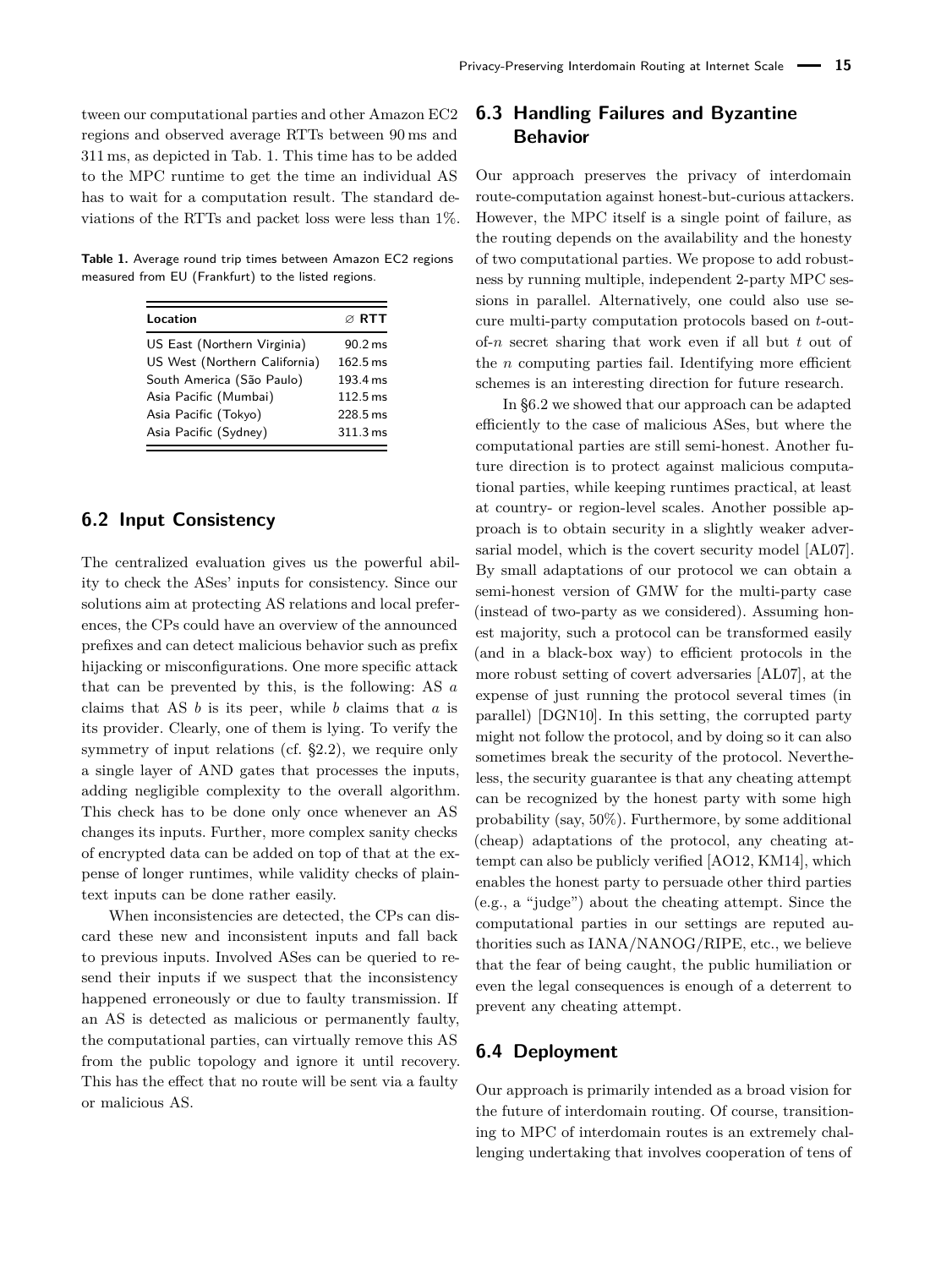thousands of independent financial and political entities, alongside significant deployment and operational challenges. We believe, however, that our approach can also yield significant benefits (e.g., in terms of privacy, security, and ability to innovate) when applied at a smaller scale, while alleviating many of the challenges a global transition entails. Often, for performance and security reasons, traffic within a geographic/political region is expected to not leave the boundaries of that region. One example for this is that many end-users retrieve content from servers in their geographic region due to the popularity of content delivery networks (à la Akamai). Thus, a natural deployment scenario for MPC of interdomain routes is focusing on a specific region and executing MPC only for routes between the ASes in that region, while all other routes will be computed via traditional (decentralized) BGP routing.

This would also offer very natural instantiations of the MPC parties: The computation could be done by the RIR as well as a local IXP, such as DE-CIX. While being independent entities, they typically share a fast and low latency network connection, which is required for our protocols. We give the runtimes for such subgraphs for the RIRs in Fig. [4](#page-13-2) and observe that such a regional execution also drastically decreases the runtime of our algorithms (e.g., 0.20 s setup time and 0.17 s online time for the German RIR RIPE-DE). We point out that such a scheme, beyond MPC's inherent privacy guarantees and the other benefits listed in [§1.3,](#page-2-0) can provide the guarantees that all routes between ASes in the region will indeed only traverse other ASes in that region. This should be contrasted with today's insecure routing with BGP, which allows a remote AS to manipulate the routing protocol so as to attract traffic to its network. Our evaluations show that, beyond the above guarantees, it also yields better running times due to the smaller size of the "input". We believe that a region/country-level implementation of such MPC of routes is a tangible and beneficial first step en route to larger-scale deployment scenarios.

### <span id="page-15-2"></span>**6.5 Hiding the Network Topology**

Currently, we exploit the fact that the network topology is public for many implementation optimizations in the circuit. However, we could also keep the topology private, which comes at an overhead of  $O(n^3)$ , where *n* is the number of ASes [\[ACM](#page-15-5)+13]. For country-level ASes, especially when excluding stub-nodes, this overhead seems tolerable. E.g., the RIPE-DE country-level AS has 250 non-stub ASes, which would result in a circuit

with 30 million AND gates for the neighbor relations algorithm of [§3.1](#page-6-1) and around 200 million gates for the neighbor preference algorithm of [§3.2.](#page-7-0)

**Acknowledgments.** We thank the anonymous reviewers for their valuable feedback on our paper. This work has been co-funded by the German Federal Ministry of Education and Research (BMBF) and by the Hessen State Ministry for Higher Education, Research and the Arts (HMWK) within CRISP, and by the DFG as part of projects S5 and E3 within the CRC 1119 CROSSING. The third author is supported by an ERC Starting Grant and the Israel National Cyber Bureau. This work was supported by a Junior Fellow award from the Simons Foundation, by the European Union's 7th Framework Program (FP7) via a Marie Curie Career Integration Grant, by the European Union's Horizon 2020 Framework Program (H2020) via an ERC Grant (Grant No. 714253), by the Israel Science Foundation (Grant No. 483/13), by the Israeli Centers of Research Excellence (I-CORE) Program (Center No. 4/11), by the US-Israel Binational Science Foundation (Grant No. 2014632), by NSF Grant No. 1420064, and by a Google Faculty Research Award. Part of the work was done while the first author was a post-doc at the IBM TJ Watson Research Center, supported by NSF Grant No. 1017660.

## **References**

- <span id="page-15-5"></span>[ACM+13] A. Aly, E. Cuvelier, S. Mawet, O. Pereira, and M. Van Vyve. Securely solving simple combinatorial graph problems. In FC'13, volume 7859 of LNCS, pages 239–257. Springer, 2013.
- <span id="page-15-3"></span>[AL07] Y. Aumann and Y. Lindell. Security against covert adversaries: Efficient protocols for realistic adversaries. In TCC'07, volume 4392 of LNCS, pages 137–156. Springer, 2007.
- <span id="page-15-1"></span>[ALSZ13] G. Asharov, Y. Lindell, T. Schneider, and M. Zohner. More efficient oblivious transfer and extensions for faster secure computation. In CCS'13, pages 535–548. ACM, 2013.
- <span id="page-15-4"></span>[AO12] G. Asharov and C. Orlandi. Calling out cheaters: Covert security with public verifiability. In ASI-ACRYPT'12, volume 7658 of LNCS, pages 681–698. Springer, 2012.
- <span id="page-15-0"></span>[BCD+09] P. Bogetoft, D. L. Christensen, I. Damgård, M. Geisler, T. Jakobsen, M. Krøigaard, J. D. Nielsen, J. B. Nielsen, K. Nielsen, J. Pagter, M. Schwartzbach, and T. Toft. Secure multiparty computation goes live. In FC'09, volume 5628 of LNCS, pages 325–343. Springer, 2009.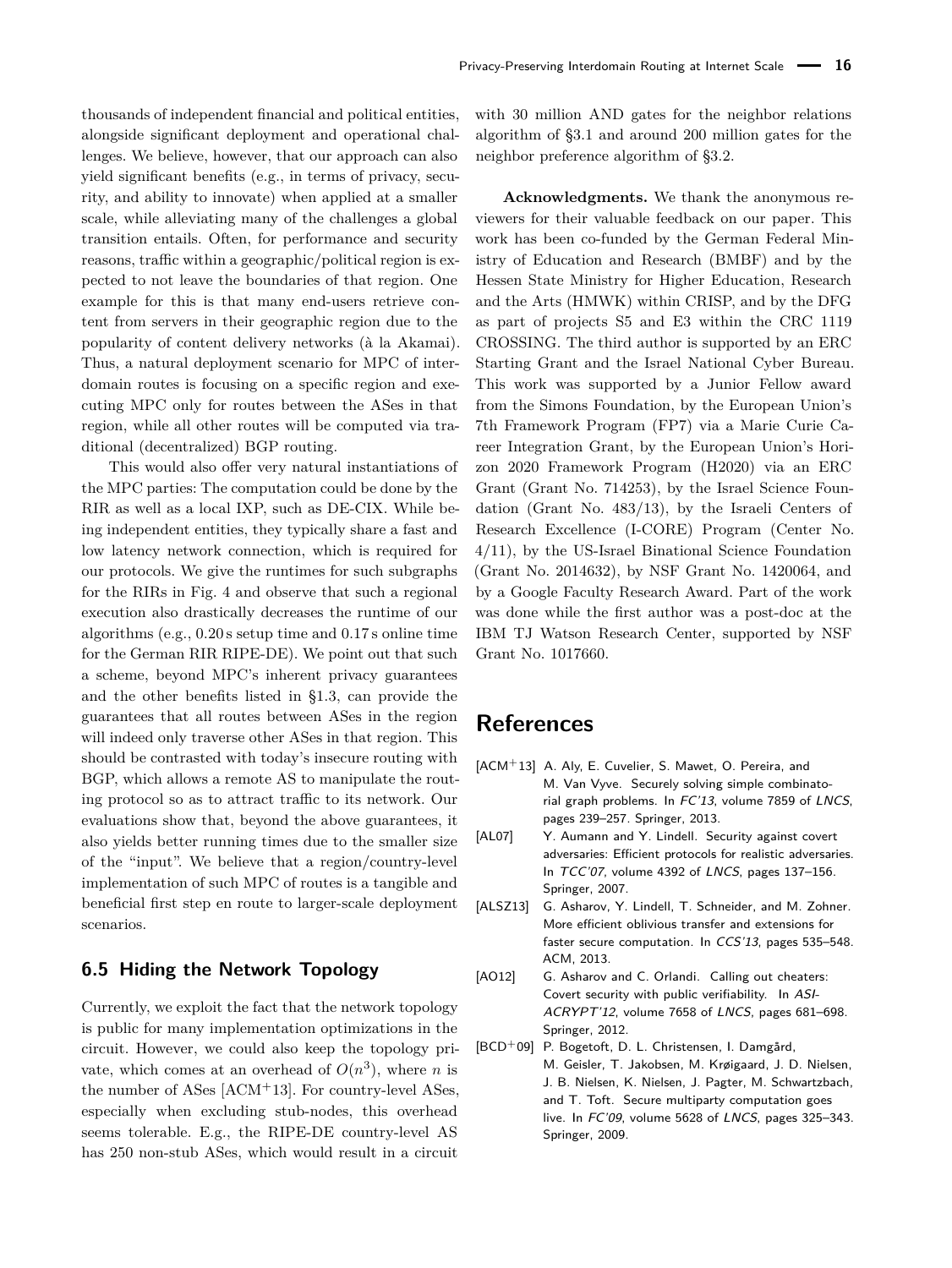- <span id="page-16-9"></span>[BFMR10] K. R. B. Butler, T. R. Farley, P. McDaniel, and J. Rexford. A survey of BGP security issues and solutions. Proceedings of the IEEE, 98(1):100-122, 2010.
- <span id="page-16-10"></span>[BGW88] M. Ben-Or, S. Goldwasser, and A. Wigderson. Completeness theorems for non-cryptographic faulttolerant distributed computation (extended abstract). In STOC'88, pages 1–10. ACM, 1988.
- <span id="page-16-32"></span>[BHKR13] M. Bellare, V. Hoang, S. Keelveedhi, and P. Rogaway. Efficient garbling from a fixed-key blockcipher. In S&P'13, pages 478–492. IEEE, 2013.
- <span id="page-16-19"></span>[BJSV15] D. Bogdanov, M. Jõemets, S. Siim, and M. Vaht. How the Estonian tax and customs board evaluated a tax fraud detection system based on secure multi-party computation. In FC'15, volume 8975 of LNCS, pages 227–234. Springer, 2015.
- <span id="page-16-11"></span>[BLO16] A. Ben-Efraim, Y. Lindell, and E. Omri. Optimizing semi-honest secure multiparty computation for the internet. In CCS'16, pages 578–590. ACM, 2016.
- <span id="page-16-16"></span>[BLW08] D. Bogdanov, S. Laur, and J. Willemson. Sharemind: A framework for fast privacy-preserving computations. In ESORICS'08, volume 5283 of LNCS, pages 192– 206. Springer, 2008.
- <span id="page-16-26"></span>[BPP00] J. Boyar, R. Peralta, and D. Pochuev. On the multiplicative complexity of boolean functions over the basis (∧*,* ⊕*,* 1). Theoretical Computer Science, 235(1):43–57, 2000.
- <span id="page-16-13"></span>[BS05] J. Brickell and V. Shmatikov. Privacy-preserving graph algorithms in the semi-honest model. In ASI-ACRYPT'05, volume 3788 of LNCS, pages 236–252. Springer, 2005.
- <span id="page-16-14"></span>[BSA13] M. Blanton, A. Steele, and M. Alisagari. Dataoblivious graph algorithms for secure computation and outsourcing. In ASIACCS'13, pages 207–218. ACM, 2013.
- <span id="page-16-24"></span>[CAI] The CAIDA AS relationships datasets. [http://www.](http://www.caida.org/data/as-relationships/) [caida.org/data/as-relationships/.](http://www.caida.org/data/as-relationships/)
- <span id="page-16-18"></span>[CHK+12] S. G. Choi, K.-W. Hwang, J. Katz, T. Malkin, and D. Rubenstein. Secure multi-party computation of Boolean circuits with applications to privacy in on-line marketplaces. In CT-RSA'12, volume 7178 of LNCS, pages 416–432. Springer, 2012.
- <span id="page-16-15"></span>[CMTB13] H. Carter, B. Mood, P. Traynor, and K. Butler. Secure outsourced garbled circuit evaluation for mobile phones. In USENIX Security'13, pages 289–304. USENIX, 2013.
- <span id="page-16-30"></span>[DGN10] I. Damgård, M. Geisler, and J. B. Nielsen. From passive to covert security at low cost. In TCC'10, volume 5978 of LNCS, pages 128–145. Springer, 2010.
- <span id="page-16-4"></span>[DSZ15] D. Demmler, T. Schneider, and M. Zohner. ABY – a framework for efficient mixed-protocol secure twoparty computation. In NDSS'15. The Internet Society, 2015. Code: [https://github.com/encryptogroup/ABY.](https://github.com/encryptogroup/ABY)
- <span id="page-16-8"></span>[FSR11] A. Fabrikant, U. Syed, and J. Rexford. There's something about MRAI: timing diversity can exponentially worsen BGP convergence. In INFOCOM'11, pages 2975–2983. IEEE, 2011.
- <span id="page-16-25"></span>[Geo] GeoLite data created by MaxMind. [http://dev.](http://dev.maxmind.com/geoip/) [maxmind.com/geoip/.](http://dev.maxmind.com/geoip/)
- <span id="page-16-3"></span>[GMW87] O. Goldreich, S. Micali, and A. Wigderson. How to play any mental game or a completeness theorem for protocols with honest majority. In STOC'87, pages 218–229. ACM, 1987.
- <span id="page-16-29"></span>[Gol04] O. Goldreich. The Foundations of Cryptography volume 2, Basic Applications. Cambridge University Press, 2004.
- <span id="page-16-7"></span>[GR01] L. Gao and J. Rexford. Stable Internet routing without global coordination. IEEE/ACM Transactions on Networking, 9(6):681–692, 2001.
- <span id="page-16-2"></span>[GSG11] P. Gill, M. Schapira, and S. Goldberg. Let the market drive deployment: a strategy for transitioning to BGP security. In SIGCOMM'11, pages 14-25. ACM, 2011.
- <span id="page-16-22"></span>[GSG12] P. Gill, M. Schapira, and S. Goldberg. Modeling on quicksand: dealing with the scarcity of ground truth in interdomain routing data. Computer Communication Review, 42(1):40–46, 2012.
- <span id="page-16-23"></span>[GSHR10] S. Goldberg, M. Schapira, P. Hummon, and J. Rexford. How secure are secure interdomain routing protocols. In SIGCOMM'10, pages 87–98. ACM, 2010.
- <span id="page-16-1"></span>[GSP+12] D. Gupta, A. Segal, A. Panda, G. Segev, M. Schapira, J. Feigenbaum, J. Rexford, and S. Shenker. A new approach to interdomain routing based on secure multi-party computation. In Workshop on Hot Topics in Networks (HotNets'12), pages 37–42. ACM, 2012.
- <span id="page-16-21"></span>[GSW02] T. Griffin, F. Shepherd, and G. Wilfong. The stable paths problem and interdomain routing. IEEE/ACM Transactions on Networking, 10(2):232–243, 2002.
- <span id="page-16-0"></span>[GZ11] V. Giotsas and S. Zhou. Inferring AS relationships from BGP attributes. CoRR, abs/1106.2417, 2011.
- <span id="page-16-17"></span>[HEKM11] Y. Huang, D. Evans, J. Katz, and L. Malka. Faster secure two-party computation using garbled circuits. In USENIX Security'11, pages 539–554. USENIX, 2011.
- <span id="page-16-12"></span>[HR13] W. Henecka and M. Roughan. STRIP: privacypreserving vector-based routing. In International Conference on Network Protocols (ICNP'13), pages 1–10. IEEE, 2013.
- <span id="page-16-20"></span>[IKNP03] Y. Ishai, J. Kilian, K. Nissim, and E. Petrank. Extending oblivious transfers efficiently. In CRYPTO'03, volume 2729 of LNCS, pages 145–161. Springer, 2003.
- <span id="page-16-6"></span>[KKK07] N. Kushman, S. Kandula, and D. Katabi. Can you hear me now?!: It must be BGP. SIGCOMM'07, 37(2):75–84, 2007.
- <span id="page-16-31"></span>[KM14] Vladimir Kolesnikov and Alex J Malozemoff. Public verifiability in the covert model (almost) for free. In ASIACRYPT'14, volume 9453 of LNCS, pages 210– 235. Springer, 2014.
- <span id="page-16-28"></span>[KS08] V. Kolesnikov and T. Schneider. Improved garbled circuit: Free XOR gates and applications. In ICALP'08, volume 5126 of LNCS, pages 486–498. Springer, 2008.
- <span id="page-16-27"></span>[KSS09] V. Kolesnikov, A.-R. Sadeghi, and T. Schneider. Improved garbled circuit building blocks and applications to auctions and computing minima. In CANS'09, volume 5888 of LNCS, pages 1–20. Springer, 2009.
- <span id="page-16-5"></span>[LABJ00] C. Labovitz, A. Ahuja, A. Bose, and F. Jahanian. Delayed internet routing convergence. SIGCOMM'00, 30(4):175–187, 2000.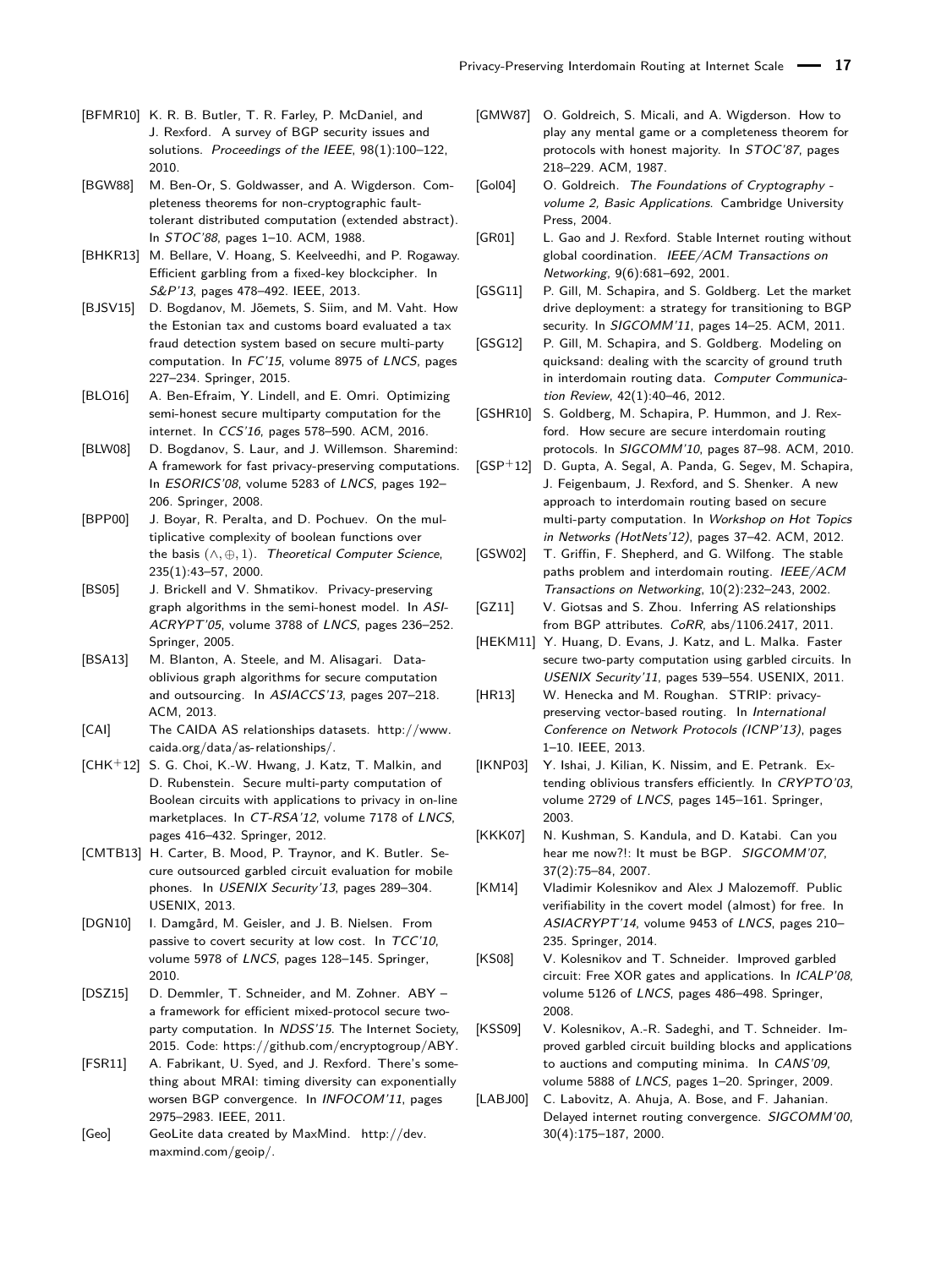- <span id="page-17-3"></span>[LWN+15] C. Liu, X. Shaun Wang, K. Nayak, Y. Huang, and E. Shi. ObliVM: A programming framework for secure computation. In S&P'15, pages 359–376. IEEE, 2015.
- <span id="page-17-0"></span>[MK06] S. Machiraju and R. H. Katz. Leveraging BGP dynamics to reverse-engineer routing policies. Technical Report UCB/EECS-2006-61, EECS Department, University of California, Berkeley, May 2006.
- <span id="page-17-5"></span>[MNPS04] D. Malkhi, N. Nisan, B. Pinkas, and Y. Sella. Fairplay - secure two-party computation system. In USENIX Security'04, pages 287–302. USENIX, 2004.
- <span id="page-17-9"></span>[NNOB12] J. B. Nielsen, P. S. Nordholt, C. Orlandi, and S. S. Burra. A new approach to practical active-secure two-party computation. In CRYPTO'12, volume 7417 of LNCS, pages 681–700. Springer, 2012.
- <span id="page-17-10"></span>[NST17] J. B. Nielsen, T. Schneider, and R. Trifiletti. Constant round maliciously secure 2PC with functionindependent preprocessing using LEGO. In NDSS'17. The Internet Society, 2017.
- <span id="page-17-2"></span>[OZPZ09] R. Oliveira, B. Zhang, D. Pei, and L. Zhang. Quantifying path exploration in the internet. IEEE/ACM Transactions on Networking, 17(2):445–458, 2009.
- <span id="page-17-7"></span>[SZ13] T. Schneider and M. Zohner. GMW vs. Yao? Efficient secure two-party computation with low depth circuits In FC'13, volume 7859 of LNCS, pages 275–292. Springer, 2013.
- <span id="page-17-4"></span>[Yao86] A. C. Yao. How to generate and exchange secrets. In FOCS'86, pages 162–167. IEEE, 1986.
- <span id="page-17-1"></span>[ZMZ04] B. Zhang, D. Massey, and L. Zhang. Destination reachability and BGP convergence time [border gateway routing protocol]. In GLOBECOM'04, volume 3, pages 1383–1389. IEEE, 2004.
- <span id="page-17-11"></span>[ZRE15] S. Zahur, M. Rosulek, and D. Evans. Two halves make a whole: Reducing data transfer in garbled circuits using half gates. In EUROCRYPT'15, volume 9057 of LNCS, pages 220–250. Springer, 2015.

## **Appendix**

## <span id="page-17-6"></span>**A BGP Network**

In the following, we provide insight into the development and growth of the BGP network in the past years. With the historic data collected by CAIDA [\[CAI\]](#page-16-24), we can assess how the number of ASes, the number of connections between them, and the maximum degree of ASes develops over time. In Fig. [6,](#page-18-0) we show these values for both the full CAIDA dataset, as well as the set with the stub nodes removed. In Fig. [5,](#page-18-1) we depict the count of ASes with a given number of neighbors. We show that ASes are only sparsely connected and most nodes only have a small number of neighbors. Note that both axes are in a logarithmic scale. 91% of the nodes have at most 8 neighbors in the full topology, while in the no-stub

topology the average degree is higher and the number of nodes with degree 8 and less is 69%.

## <span id="page-17-8"></span>**B GMW vs. Yao**

We decided to rely on the MPC framework ABY [\[DSZ15\]](#page-16-4) for implementing our protocols, since it is publically available and implements many recent optimizations. ABY provides two different approaches for secure two-party computation on Boolean Circuits: the GMW protocol [\[GMW87\]](#page-16-3) or Yao's garbled circuits [\[Yao86\]](#page-17-4). In the following, we justify our decision to choose GMW for our implementation.

## **B.1 Generic Protocol Differences**

The features of each protocol make it advantageous for use in different scenarios. Typically, the main factors to decide which protocol to use are the network latency and the multiplicative depth of the function that is evaluated, since GMW requires a number of communication rounds that is linear in the depth while Yao's garbled circuits has a constant number of rounds.

For our evaluation, however, we use GMW, even though our circuit has a high multiplicative depth. Our decision is due to the following reasons:

**Precomputation.** GMW allows precomputation of all symmetric cryptographic operations and communication independently of the circuit (in our case independent of the AS topology) and its inputs. Additionally, this setup phase can be heavily parallelized and easily computed by multiple machines.

**Multi-Party.** GMW allows for easy extension to multiple computing parties, which is good for our setting where we might want to use more parties for better trust assumptions.

**Balanced Workload.** Unlike Yao's protocol, GMW balances the workload equally between all computational parties.

**Lower Memory Consumption.** The memory consumption for circuit evaluation is much lower for GMW, since GMW only needs to process single bits while Yao's garbled circuits needs to process symmetric keys of length 128 bits.

**SIMD Evaluation.** Only GMW allows more efficient parallel evaluation of gates by processing multiple bits per register, which is especially important for large circuits (cf. [§4.2.2\)](#page-10-2).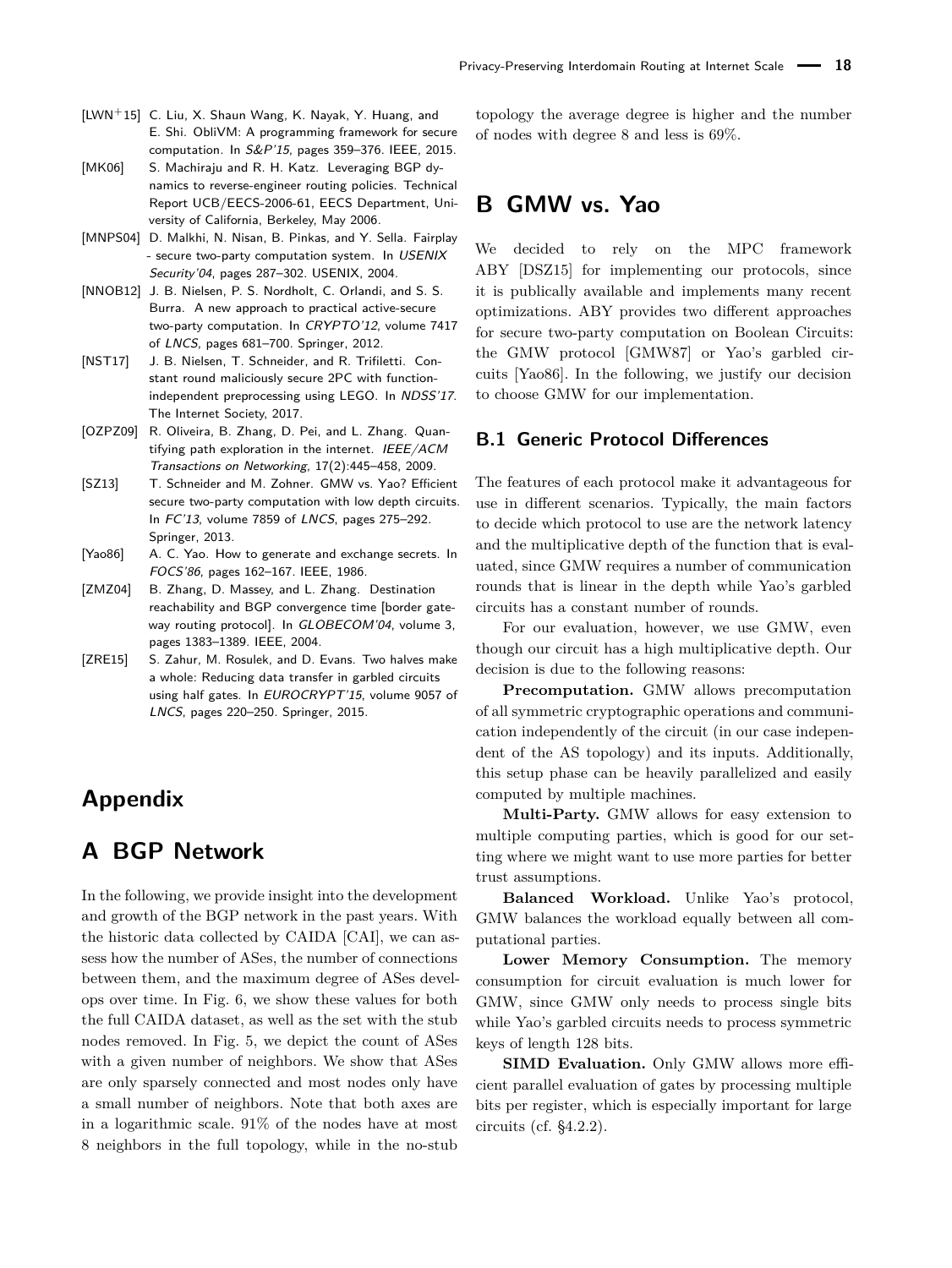<span id="page-18-1"></span>

**Fig. 5.** Distribution of node degree for the full 20161101 CAIDA dataset compared to the set without stub nodes.

<span id="page-18-0"></span>

**Fig. 6.** Statistics for the number of ASes, edges between them and the maximum degree for all available CAIDA ASrel datasets from January 1998 until November 2016 for the full topology compared to the topology without stub nodes.

**Vector ANDs.** Only GMW supports vector ANDs, that reduce the number of OTs that have to be evaluated and allows the construction of very efficient MUX gates that allow for highly efficient instantiation of multiplexers which occur frequently in the circuit (cf. [§4.2.1\)](#page-10-0). For our circuit, this reduces the required number of OTs by a factor between 3 and 45.

Note, however, that the Boolean circuit we designed for computing the routing tree of BGP is independent of the underlying secure computation scheme. Hence, for networks with high latency, one could simply use an implementation of Yao's protocol [\[Yao86\]](#page-17-4) with pipelining [\[HEKM11\]](#page-16-17) for evaluation instead of GMW.

## **B.2 Why Yao's Protocol Won't Work**

In the following, we argue why we cannot achieve reasonable runtimes when evaluating the BGP circuits with Yao's protocol.

**Communication.** When evaluating the BGP circuit with Yao's Garbled Circuits protocol, we will have higher bandwidth requirements, since we cannot use the optimized vector MUX gates and thus have to evaluate between 3 to 45 times more AND gates. Today's most communication-efficient method for garbled cir-cuits [\[ZRE15\]](#page-17-11) requires  $2.128 = 256$  bit of communication per AND gate. We also have to consider the problem, that we cannot precompute the setup phase independently of the AS topology and hence have to use circuit pipelining [\[HEKM11\]](#page-16-17), i.e., generate and transmit the garbled circuit in the online phase. Assuming an ideal Gigabit network connection the resulting runtime for communication alone will be  $380 \cdot 10^6$  AND gates  $\cdot$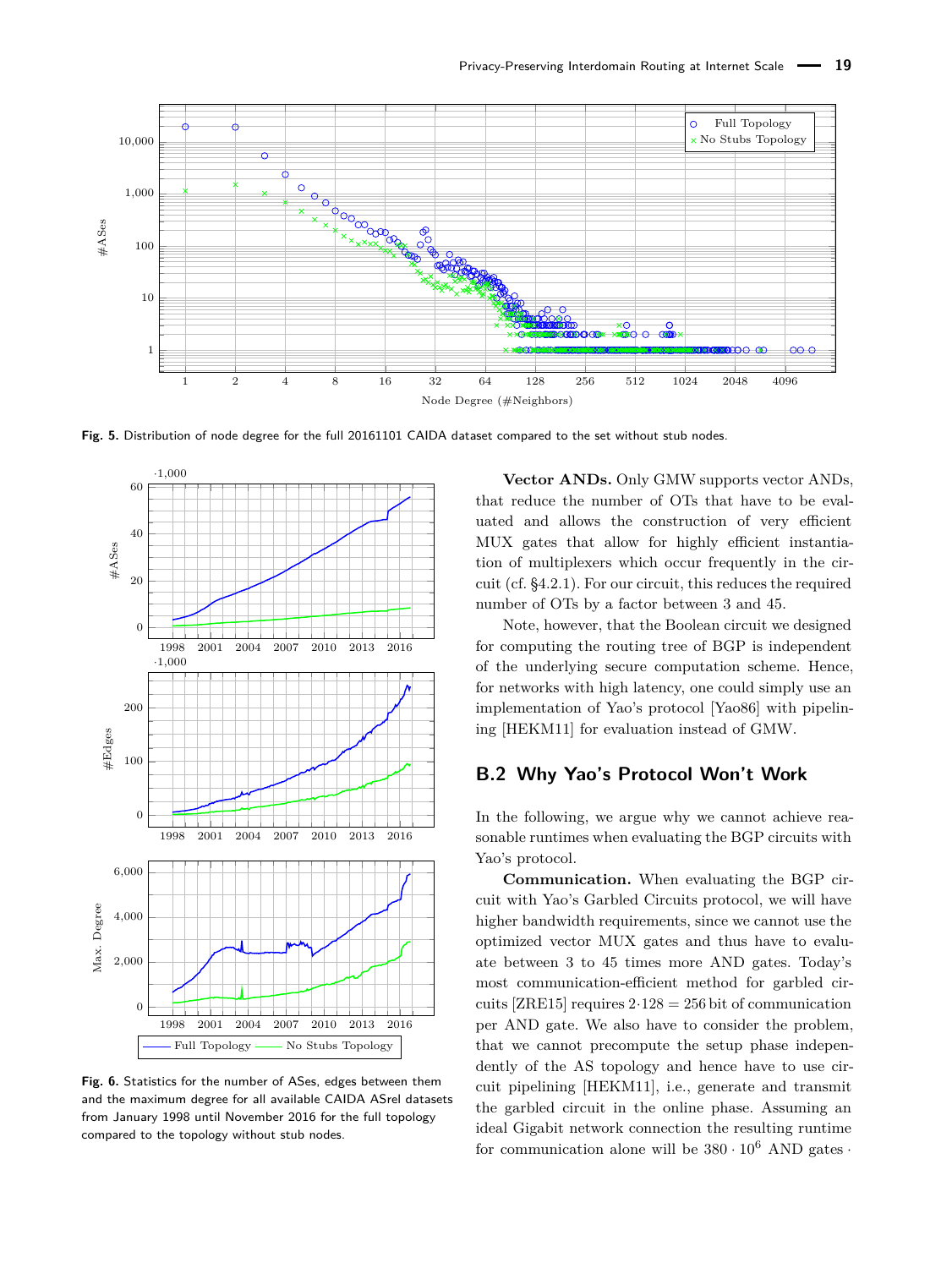256 bit per AND gate / 1 Gbps  $\approx$  100 s for the full topology and  $\approx$  35s without stubs. We emphasize that these ideal runtimes are already higher than our combined setup and online time.

**Computation.** The fastest available Yao's garbled circuits implementation is JustGarble [\[BHKR13\]](#page-16-32) that requires 48*.*4 cycles for evaluating and 101*.*3 cycles for garbling gates in "larger" circuits [\[BHKR13,](#page-16-32) Fig. 10]. Using a 3.5 GHz CPU we need  $(380 \cdot 10^6 \text{ AND gates} +$ 797 · 10<sup>6</sup> XOR gates) · 101*.*3 cycles per gate */* (3*.*5 ·  $10^9$  cycles per second)  $\approx$  34s for the full topology and  $\approx$  12 s without stubs for garbling the circuit (evaluation can be done in parallel when using pipelining).

**Summary.** Overall, the runtime for Yao's garbled circuits, even with the fastest available implementation, most recent optimizations, and an ideal network, would be significantly slower than the runtimes we achieve with the GMW protocol.

## <span id="page-19-0"></span>**C Benchmark Results**

Here, we provide detailed numbers for our performance evaluation, which we describe in [§5.](#page-12-0)

In Tab. [2,](#page-20-1) we give detailed evaluation results for both of our protocols on the CAIDA datasets of the past 10 years, where the most recent results for the topology of November 2016 are marked in bold. We list the number of ASes, the connections between them, and the maximum degree for each benchmarked topology. Furthermore, we list the circuit sizes as total number of AND gates (that one would have to evaluate *without* using the vector gate optimization of the GMW protocol respectively when using Yao's protocol), the number of gates when using the vector gate optimization for GMW, and the depth of the circuit, i.e. the number of communication rounds between the two computational parties.

In Tab. [3,](#page-20-2) we list the same values for subgraphs of the CAIDA dataset from November 2016 that correspond to the RIR networks and a local topology as described in [§6.4.](#page-14-2)